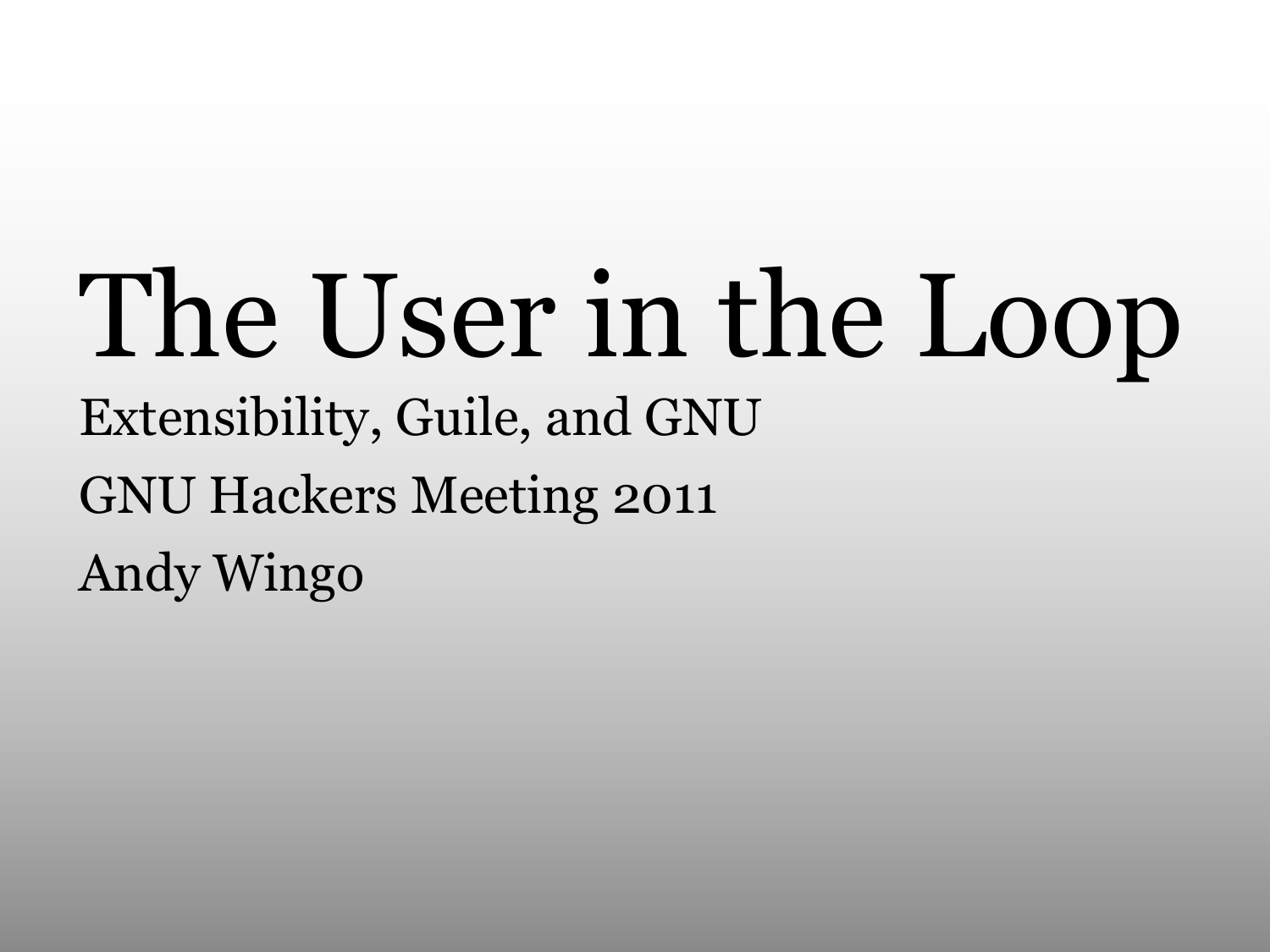#### Greetings!

Andy Wingo Guile co-maintainer, along with Ludovic Courtès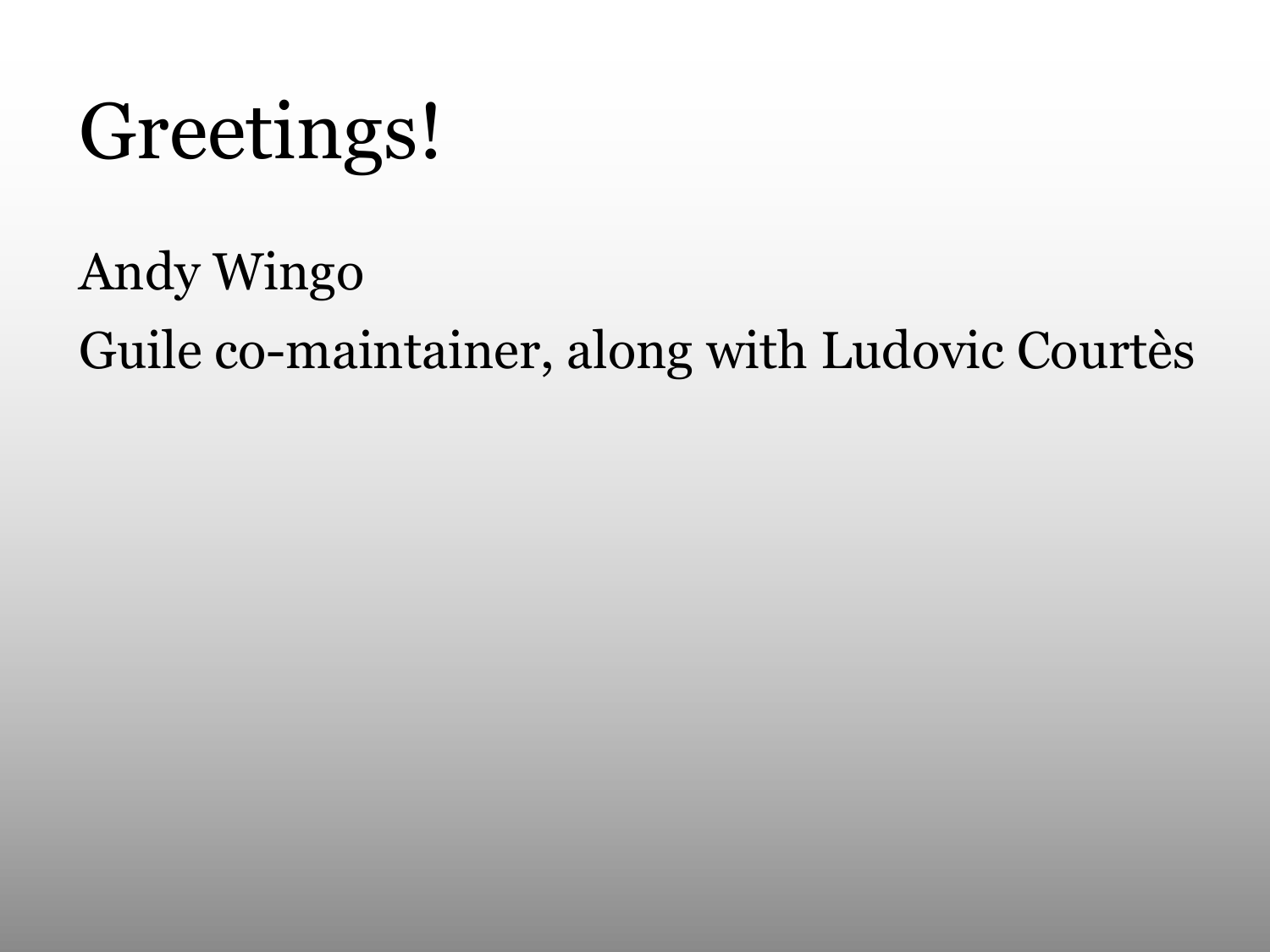#### Goal

#### Understand the problem Guile is part of the solution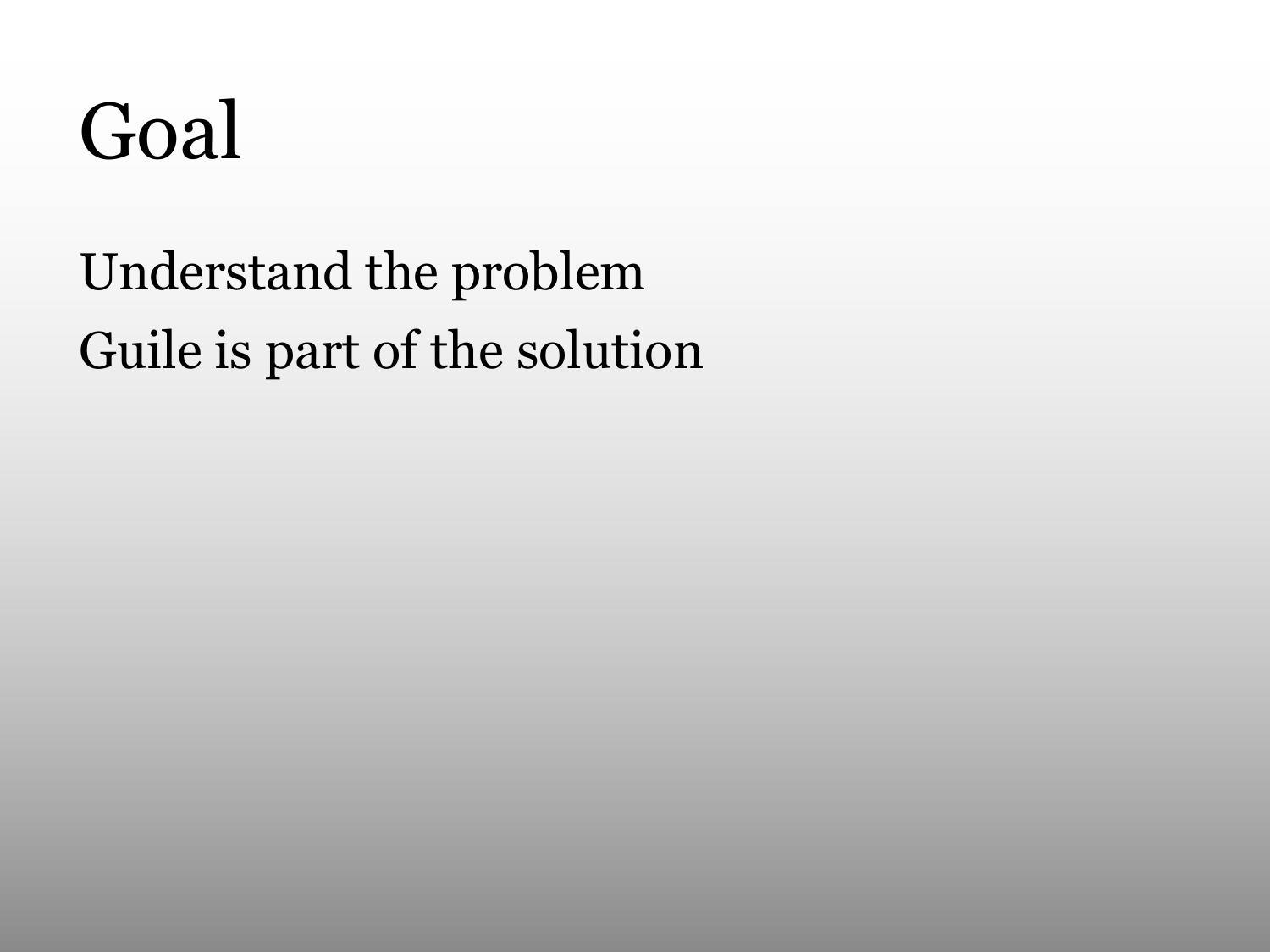Agenda

Extensibility: Macro perspectives E11y for users E11y for GNU Getting there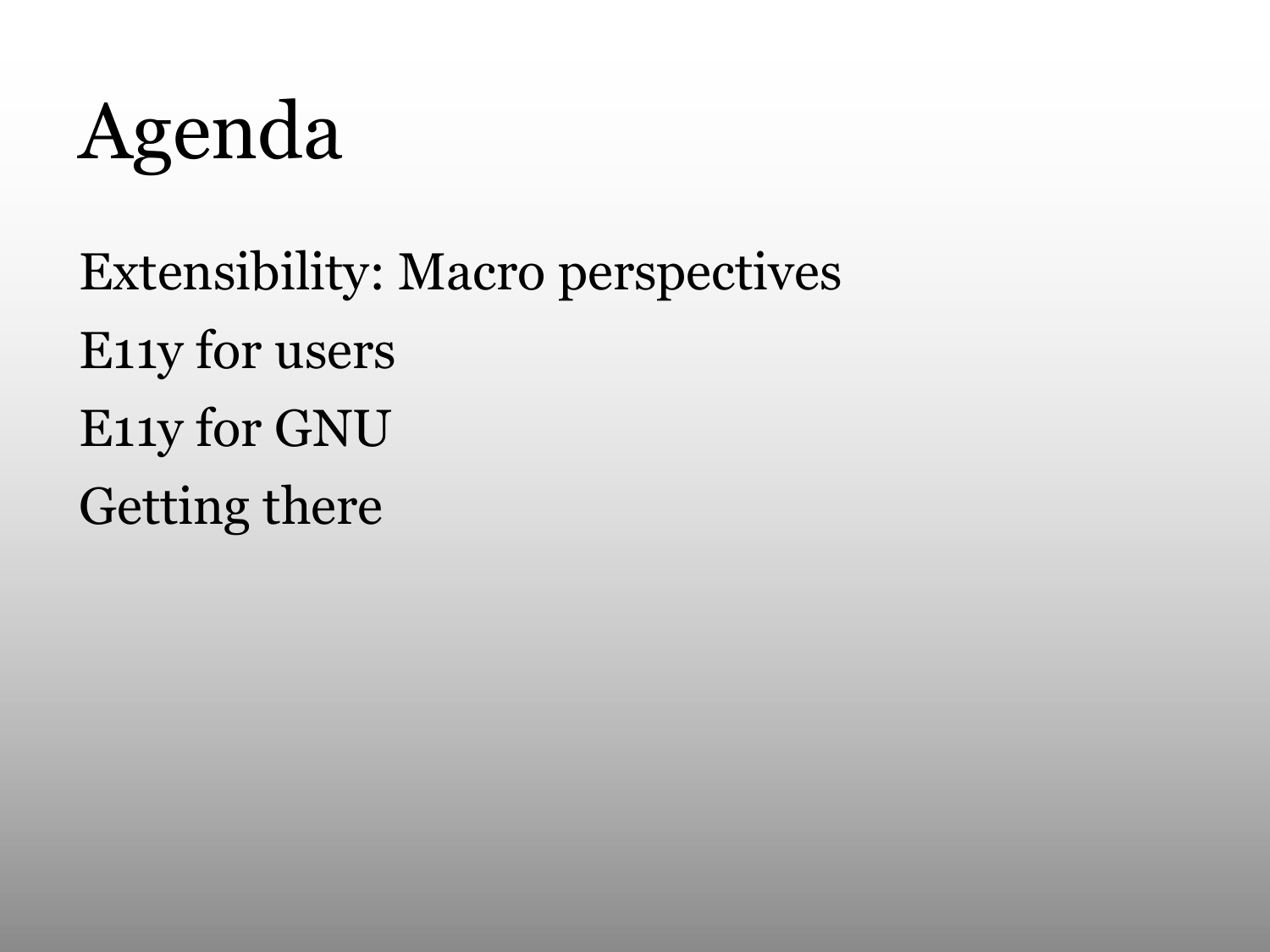## Why Are We Here?

To advance software freedom?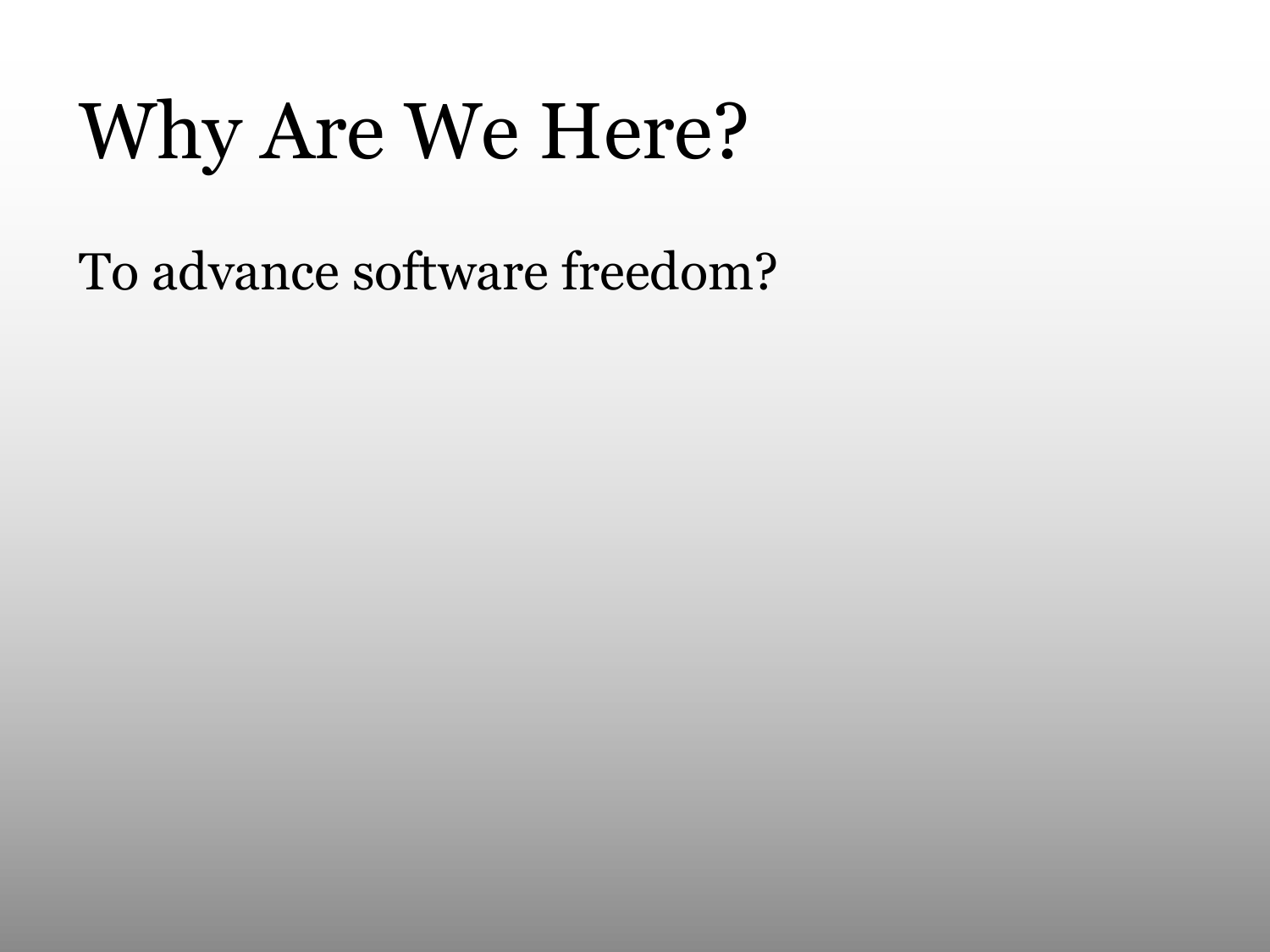# Making the Right Thing

The MIT approach vs. 'worse is better' Emacs Makes A Computational Space? A common thread: Richard Gabriel

\* Patterns of Software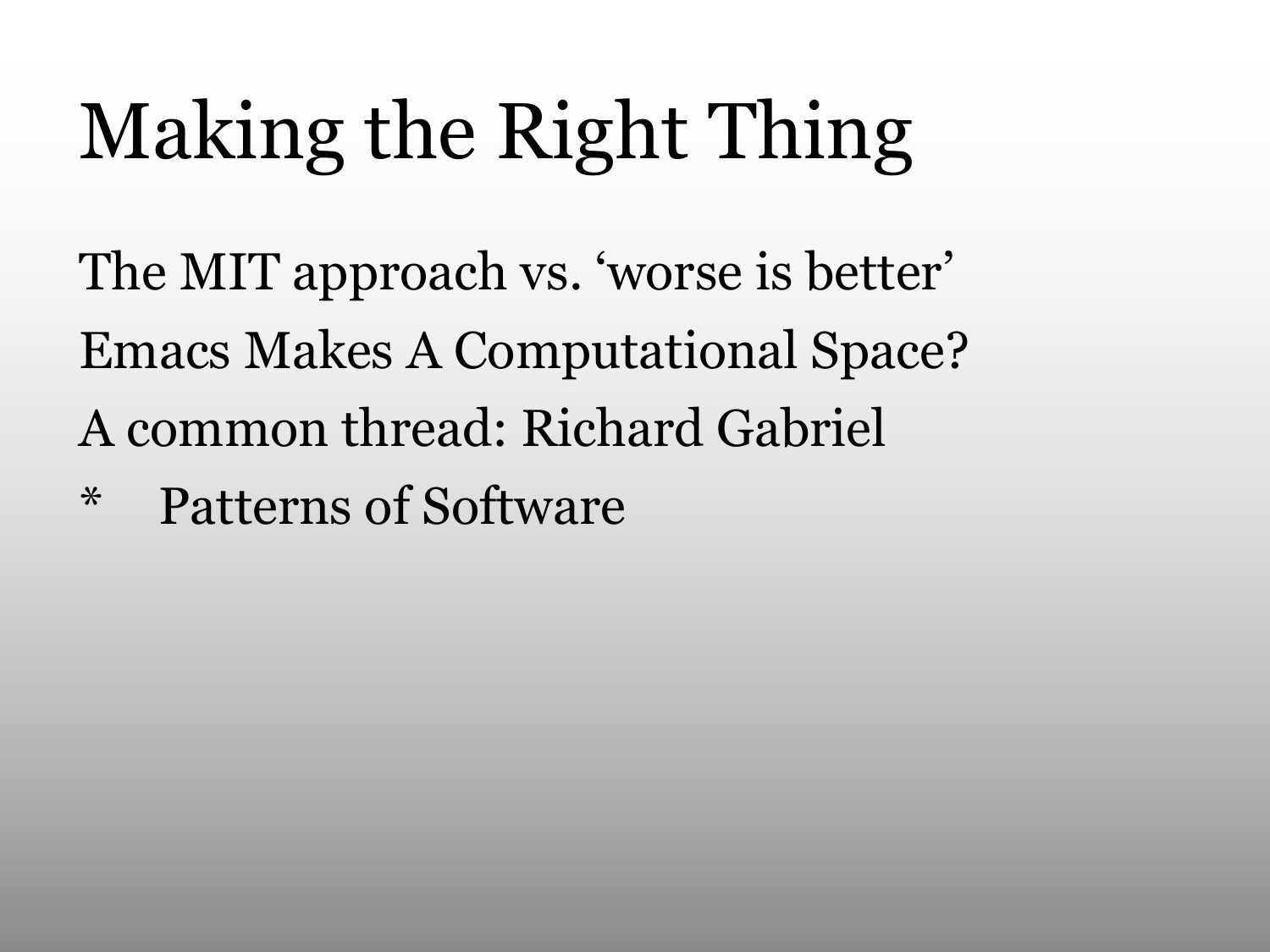## The Quality Without a Name

- Thesis: Some places just feel right
- Christoper Alexander: This feeling is 'living structure'
- Architectural patterns help produce that feeling What about software?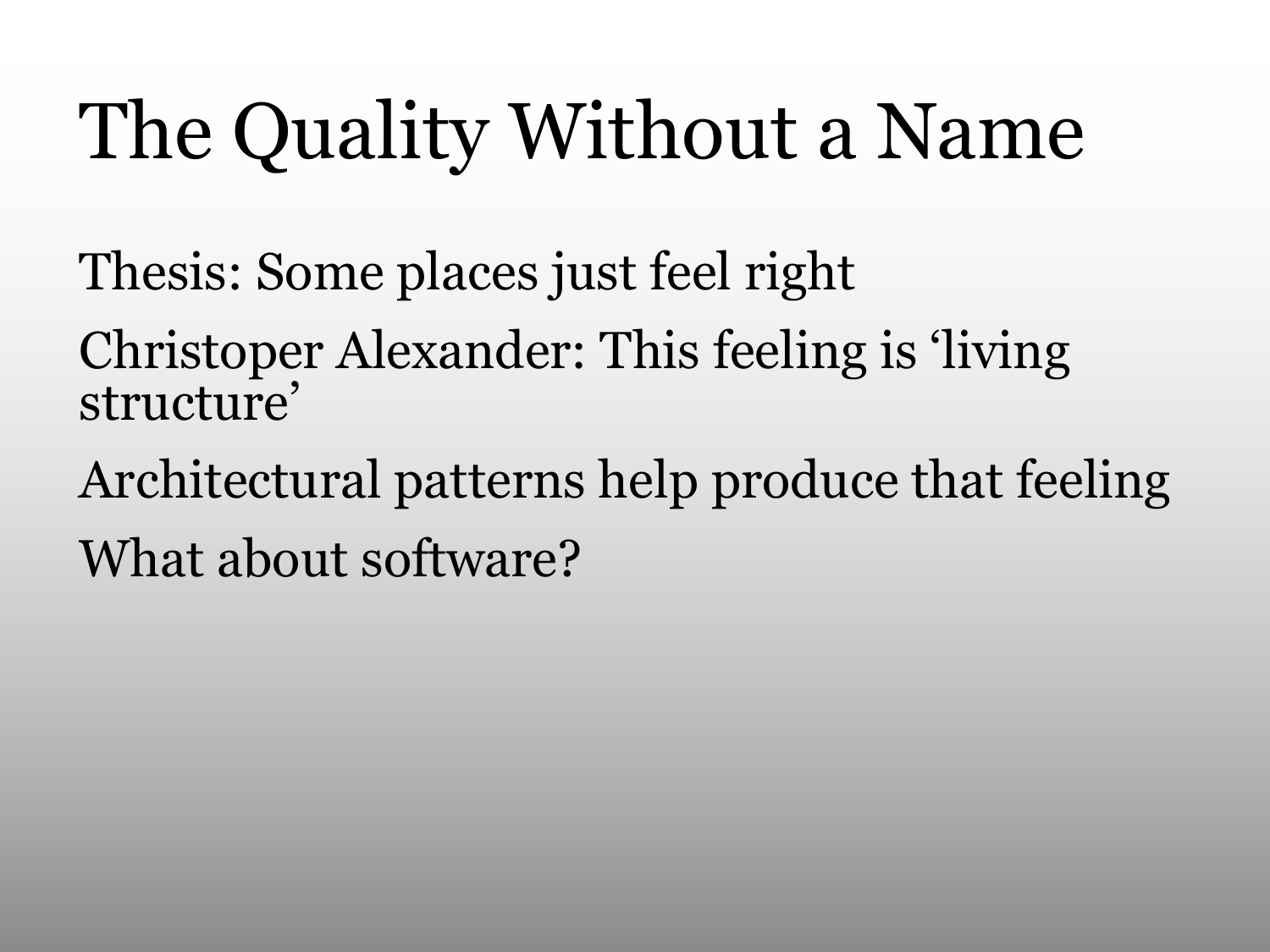## Architect vs World

Some patterns from Alexander's 'A Pattern Language':

- Your own home\*
- Site repair\*
- \* Self-governing workshops

Is possible for our programs to make our users whole, to satisfy their needs, without the possibility of of modification, of change, of extension?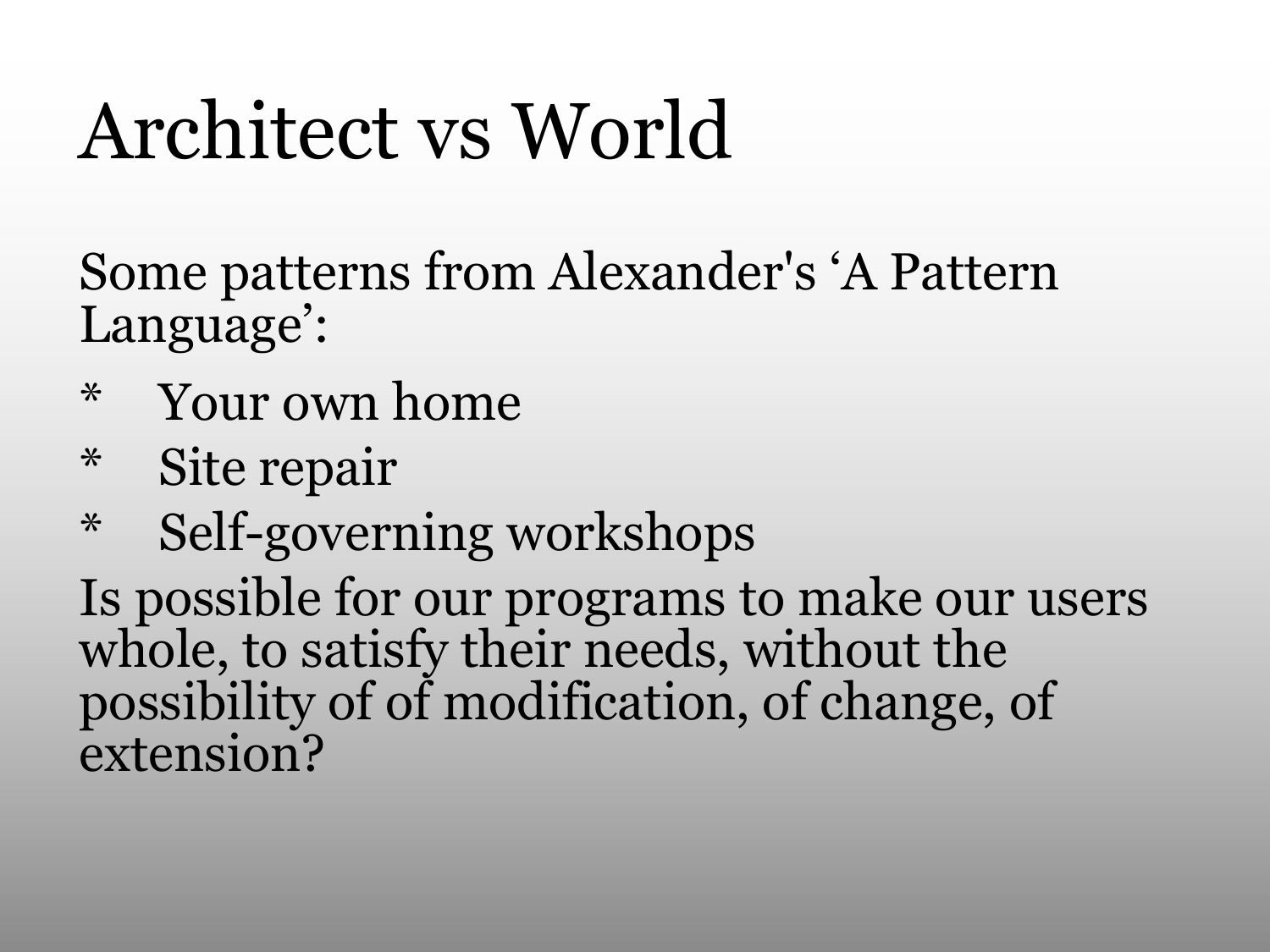#### More Than Nice-to-Have

- E11y is fundamental to human agency and happiness
- Moglen: 'Software is the steel of the 21st century'
- Incremental change, qualitative change
- {Counter,}example: GNOME 3.0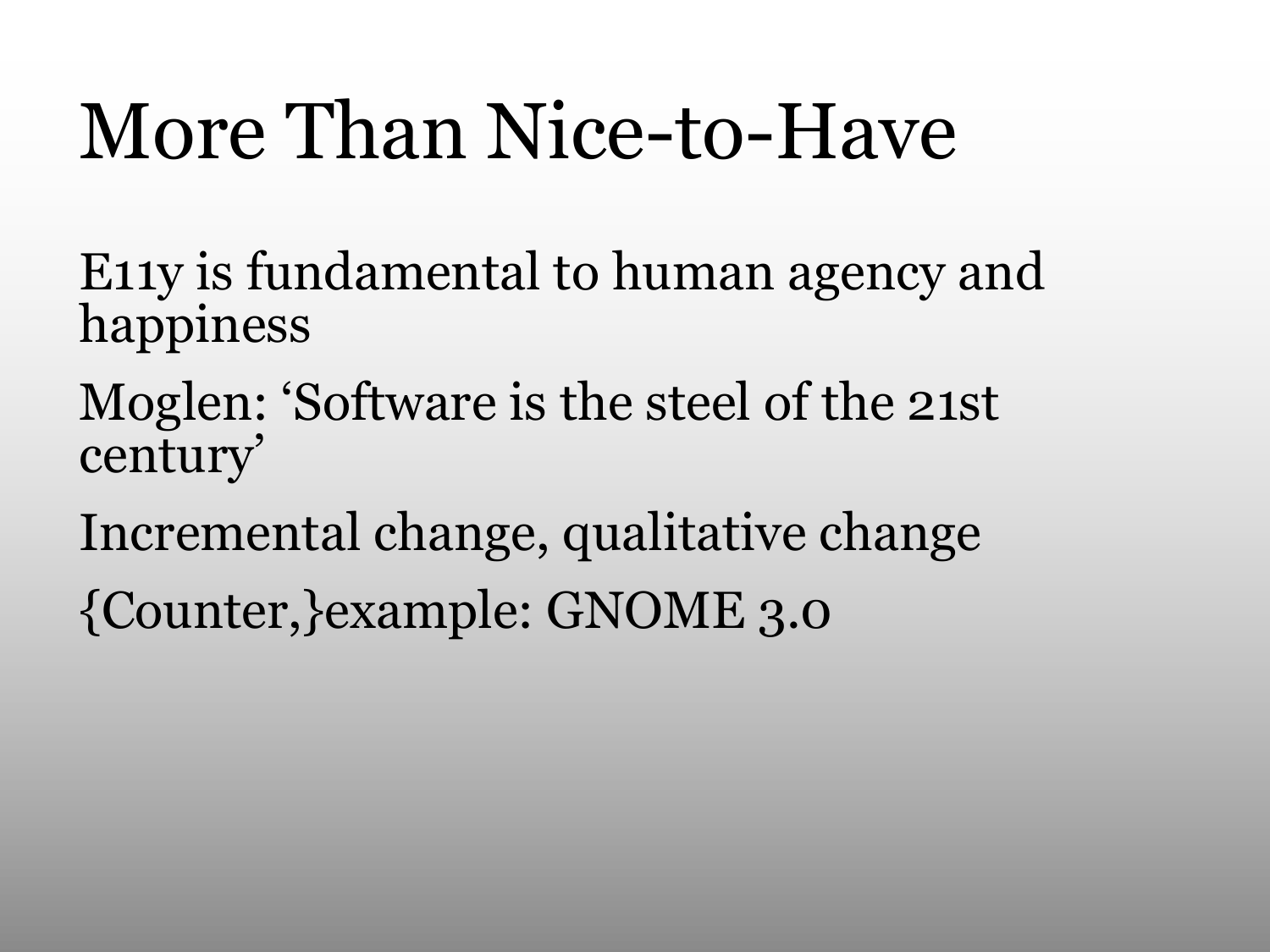## Building Materials

Le Corbusier's concrete; GNU's C

Gabriel: 'The good news is that in 1995 we will have a good operating system and programming language; the bad news is that they will be Unix and  $C++$ .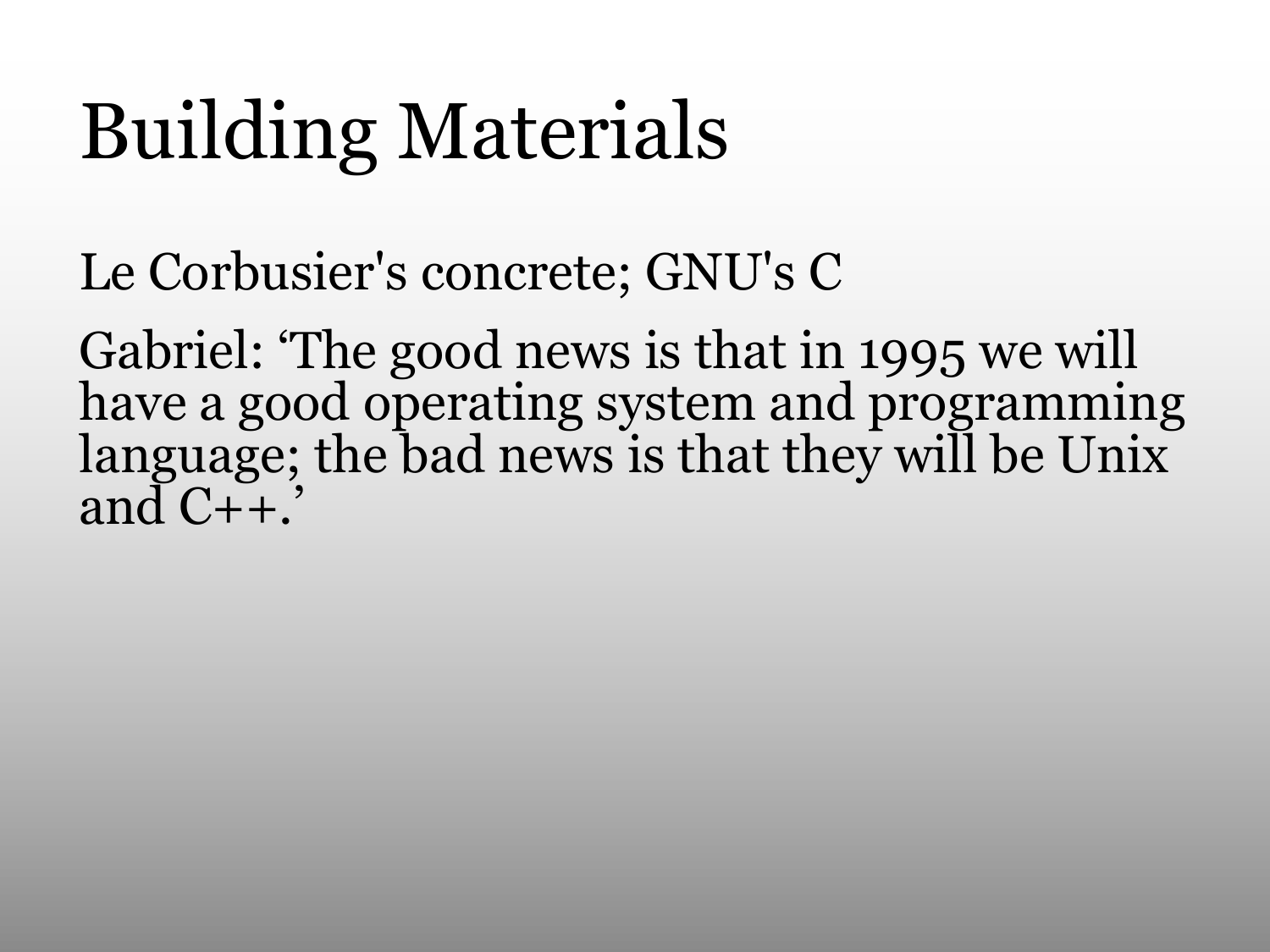## Guile

'This is a song about Alice. Remember Alice?' Guile: Practical e11y for GNU 3 models:

- \* Embedding (within a program)
- \* Extending (outside a program)
- \* Scripting (the space between programs)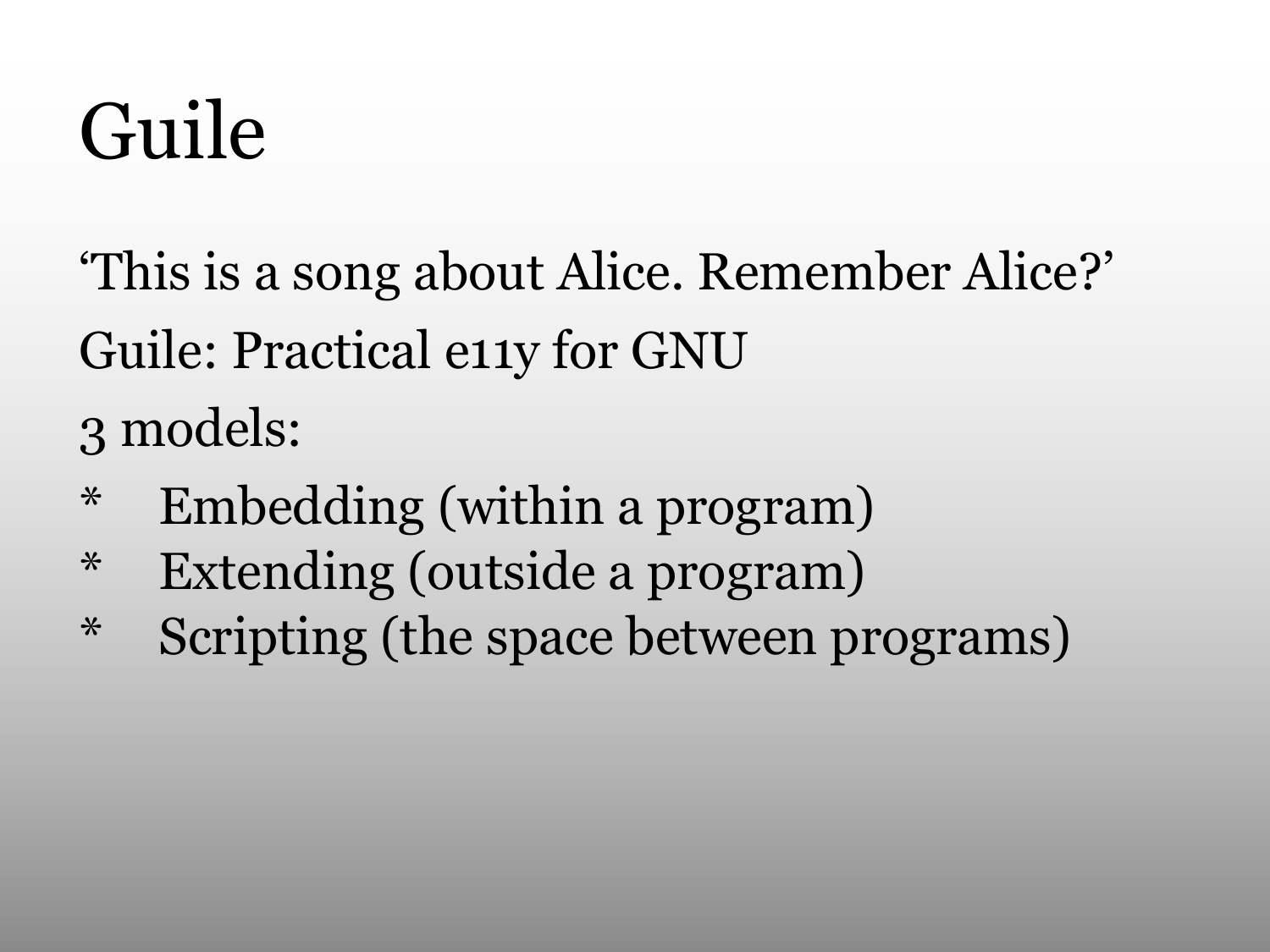## Embedding

App links to lib\$lang

App provides extension points: functions and data types, mostly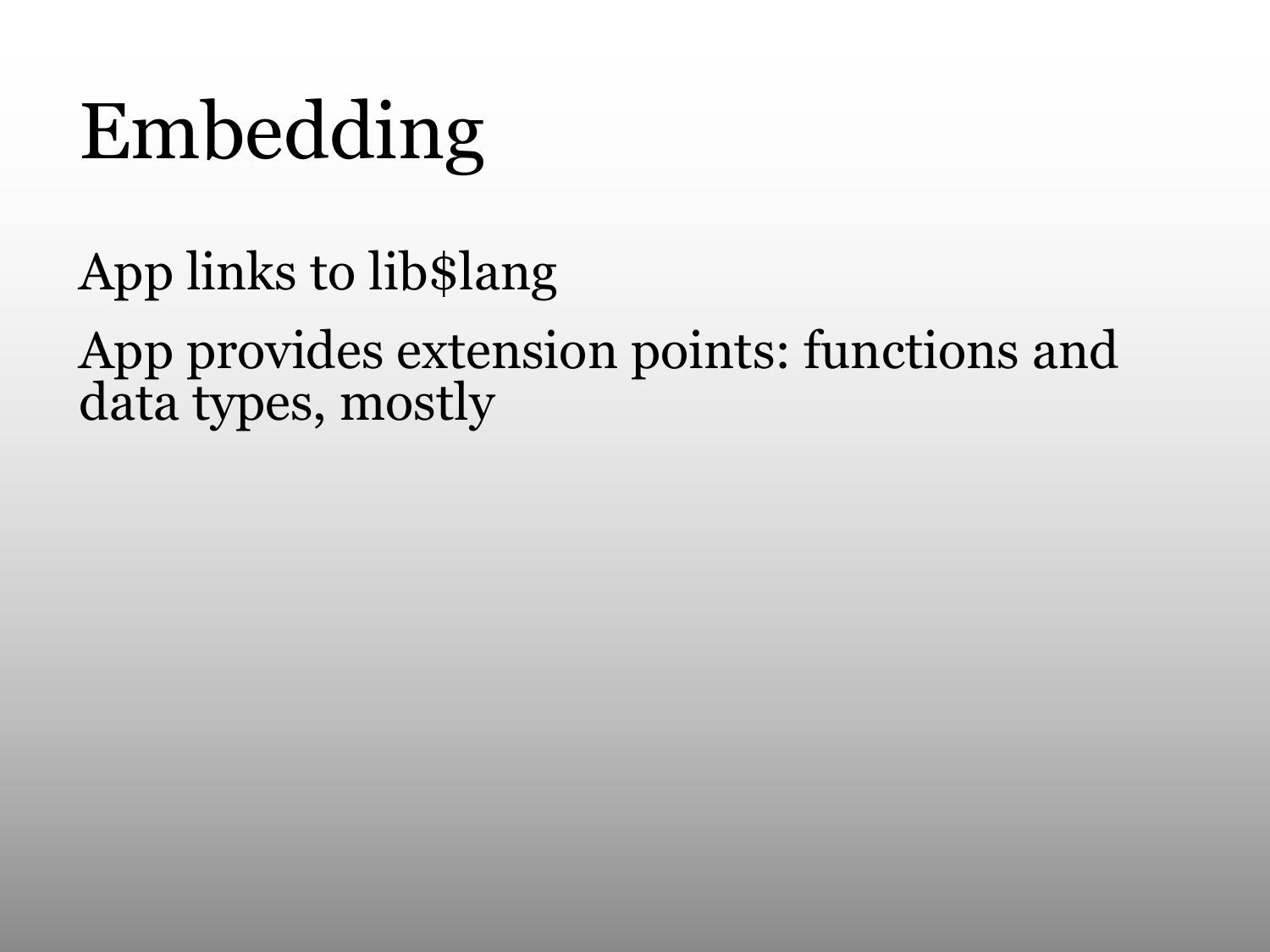## Guile Facilitates Embedding

Libguile: A lovely C interface Widely deployed Forgiving of mistakes

- Garbage collection\*
- \* Functional programming Some tool support to help create correct extensions

No static typing though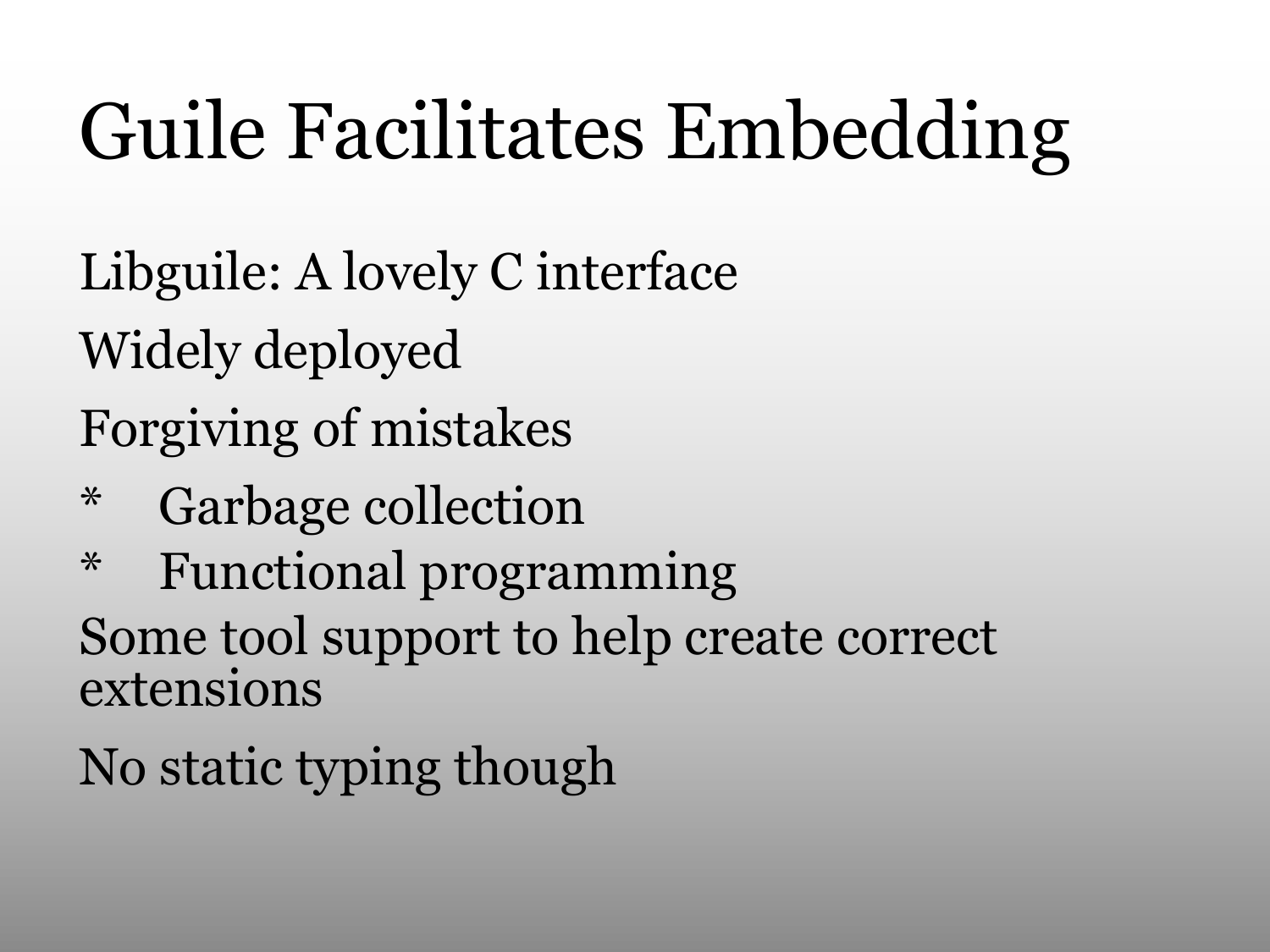# Embedding Tips

Think about user experience Debugging: usually printf-based Provide a console if you can Documentation is essential I started this way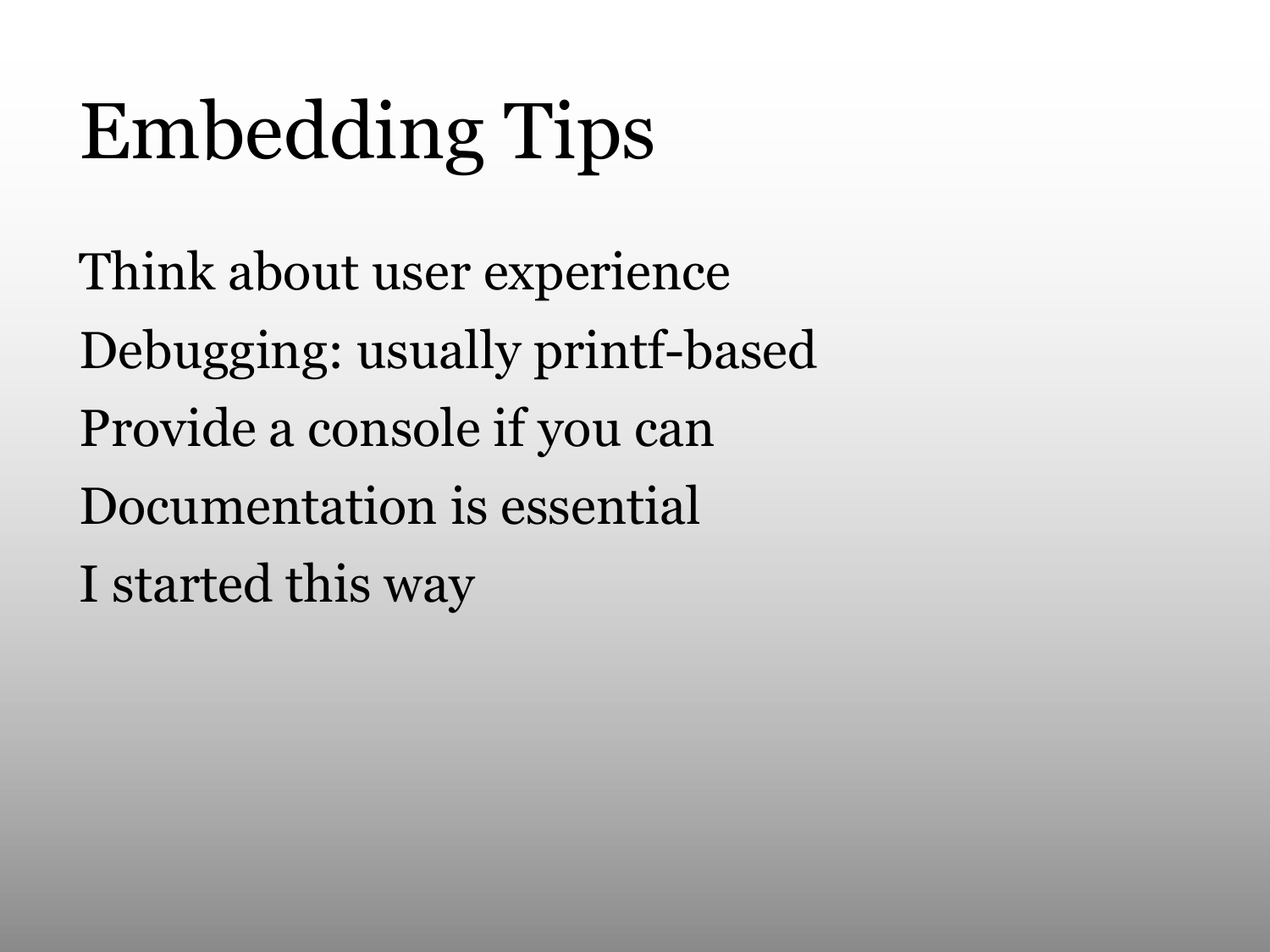## Embedding Is Inferior

Embedded extensions compose poorly Embedding privileges C over \$lang The developer experience is poor Tools support is poor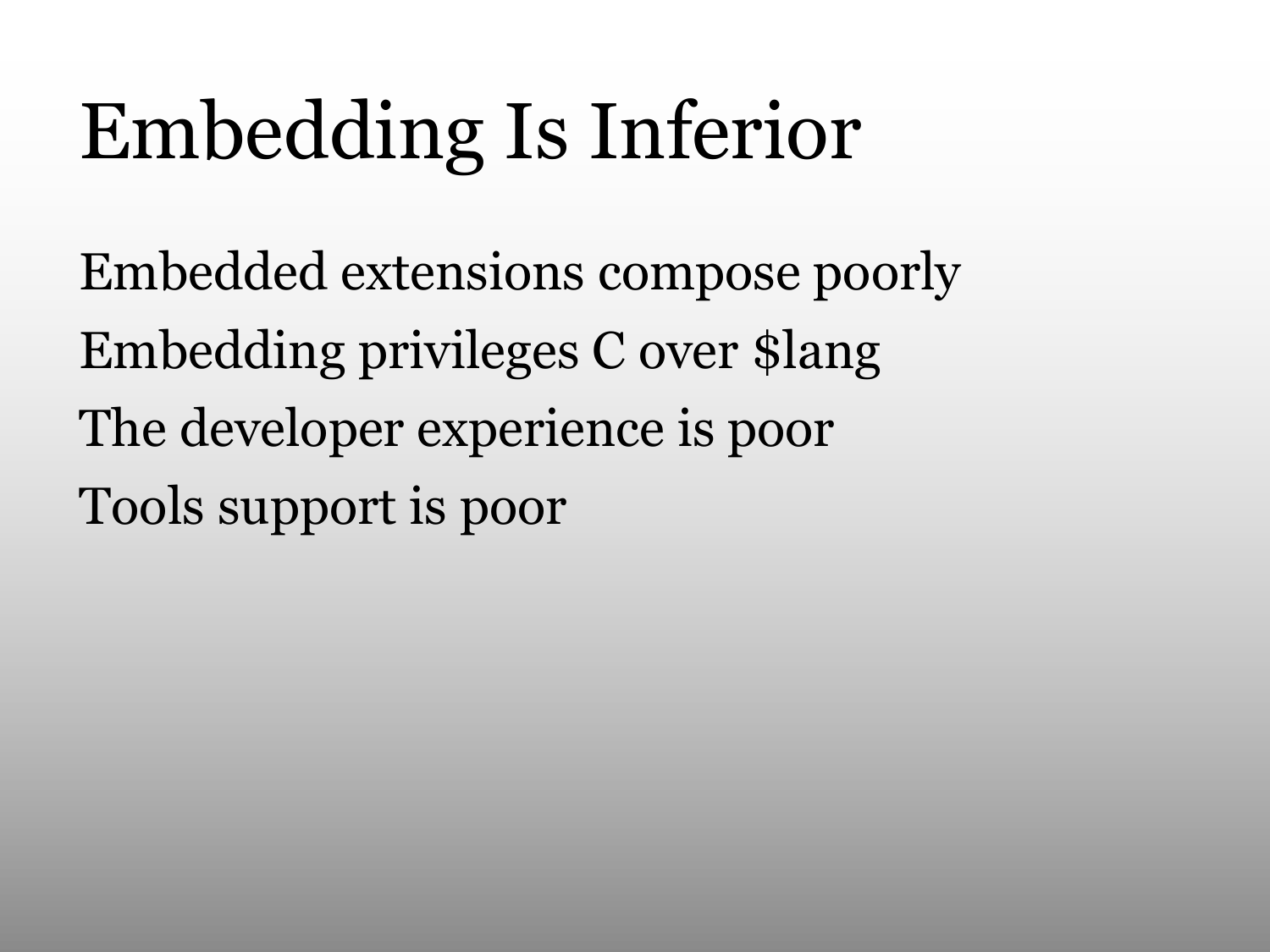## Beyond Embedding: Extension

Turn your app into a library Bind that library in \$lang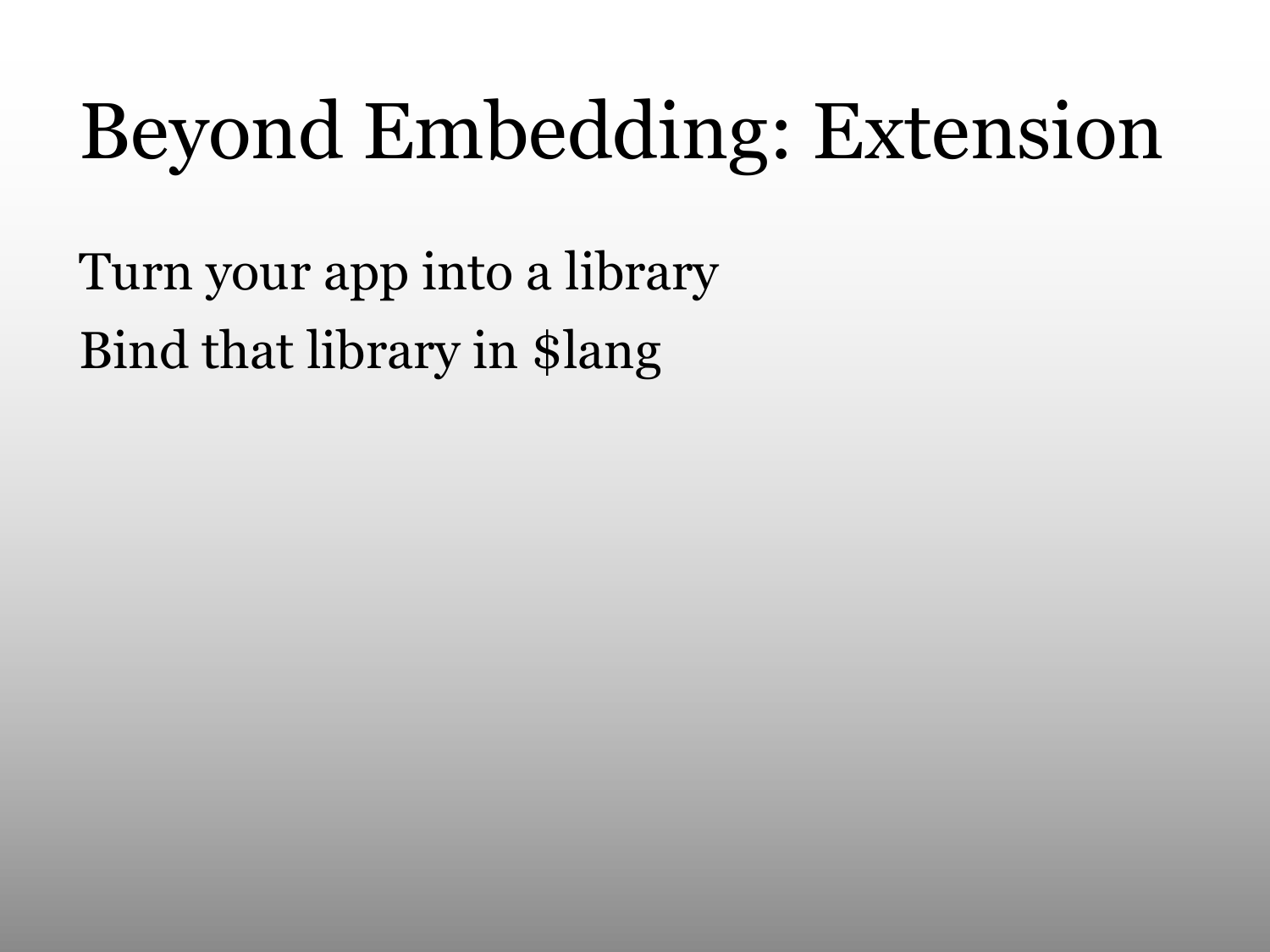## The GNU Extension Language

Guile is a fantastic extension language.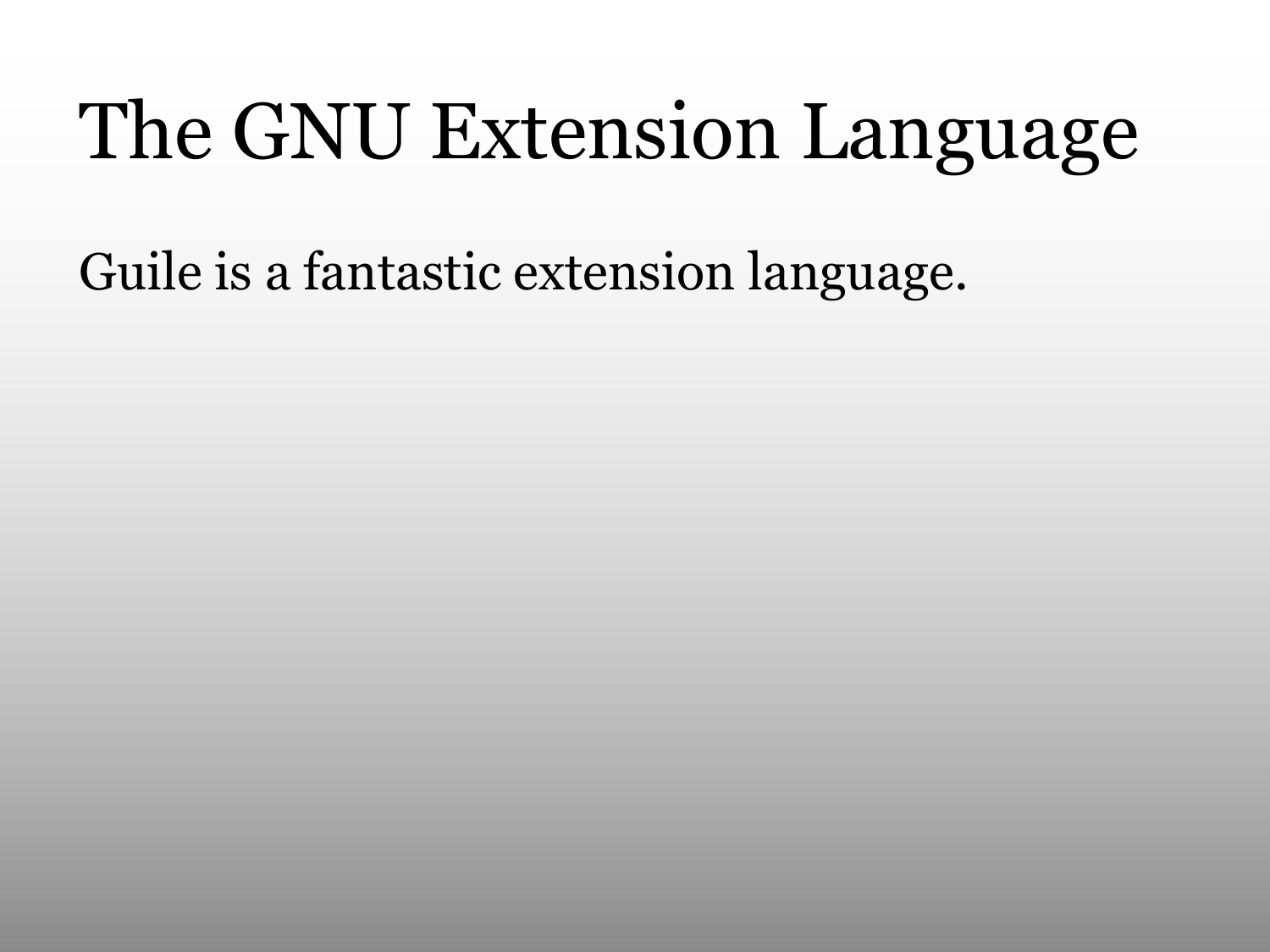## Practical Extensibility

Guile over C(oncrete):

- Language safety\*
- \* Source code availability
- Online compiler\*
- Online debugger\*
- \* Online apropos / meta-dot
- Multi-paradigm: Functional, OOP, message-passing, ... \*

Easy  $e11y == more extensions$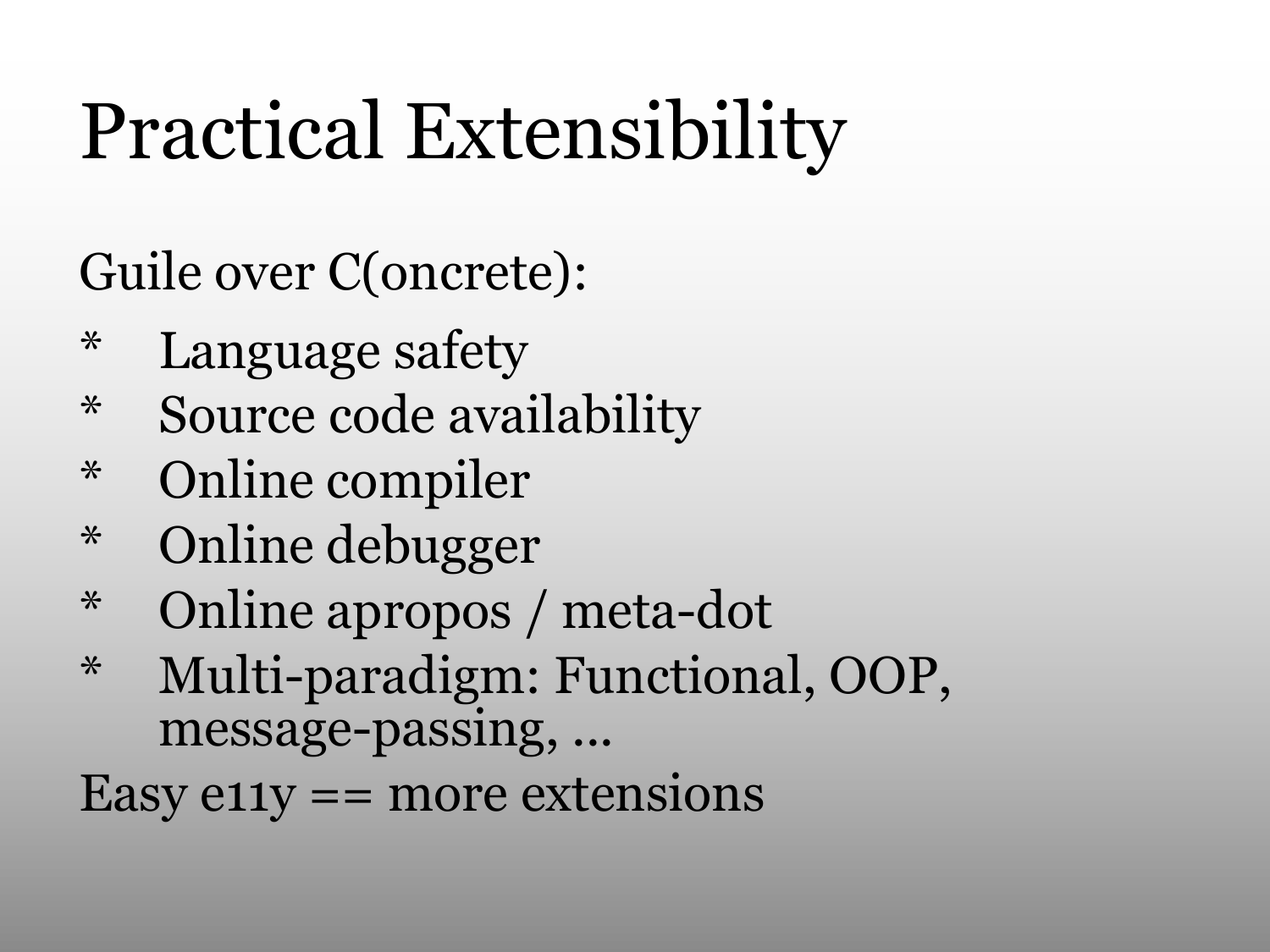#### RDD

REPL-driven development guile> (import (my-app)) Put the user in the [read-eval-print] loop REPL provides discoverability and hackability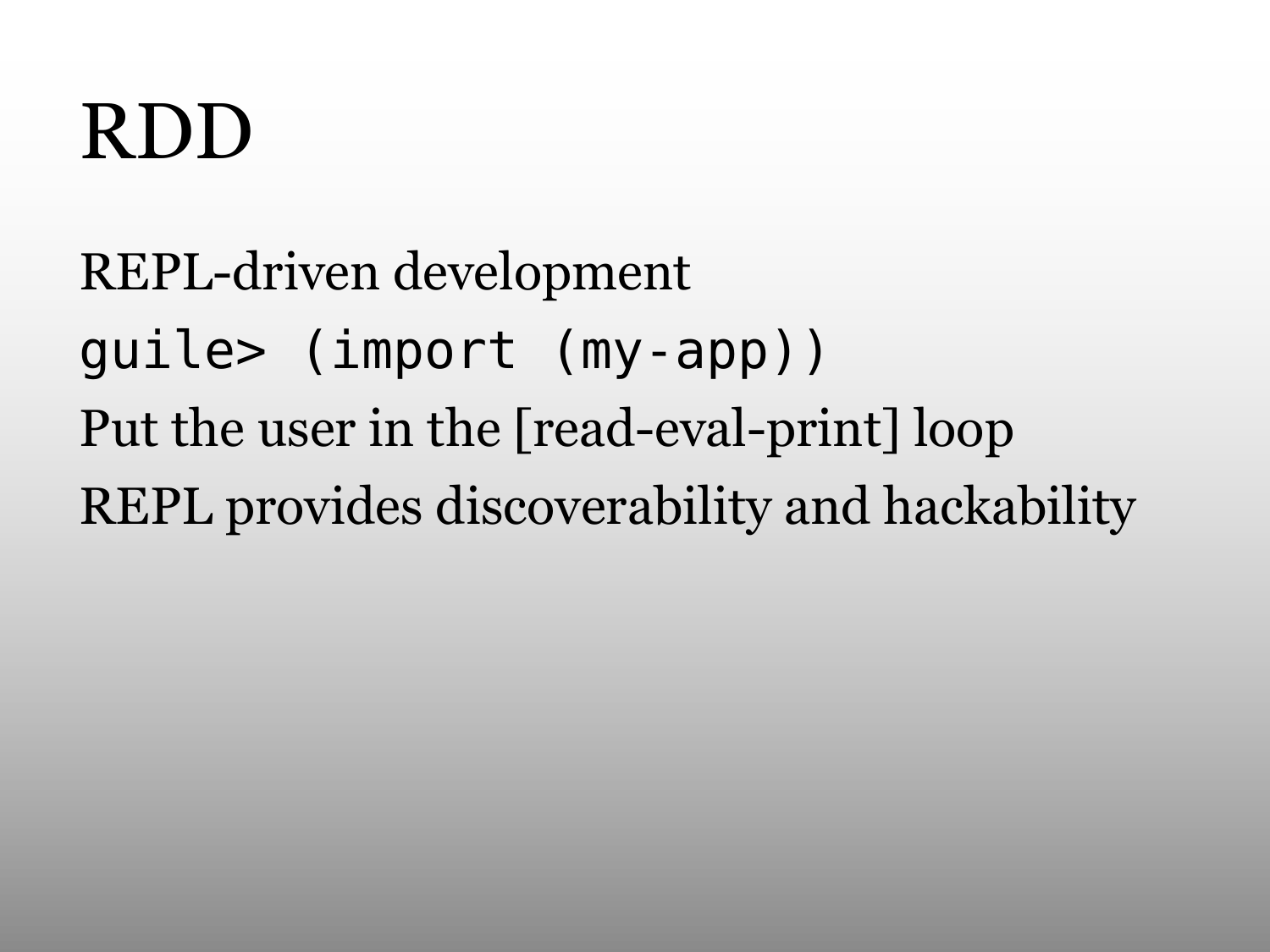#### Guile: A Practical Scheme

Draw with Cairo, make UIs with GTK+ or Clutter, fetch and serve HTTP with the built-in web modules, parse and generate XML with SXML, access RPC services with Guile-RPC, do so securely with GnuTLS, access databases with Guile-DBI, process mail with mailutils, build distributed job servers and workers with ZeroMQ, make new bindings with the dynamic FFI, extend your way to a new language with modules and macros, write powerful servers with the POSIX bindings and native pthreads, load your extensions quickly with the bytecode VM, write your own control constructs with delimited continuations, do all this from Emacs without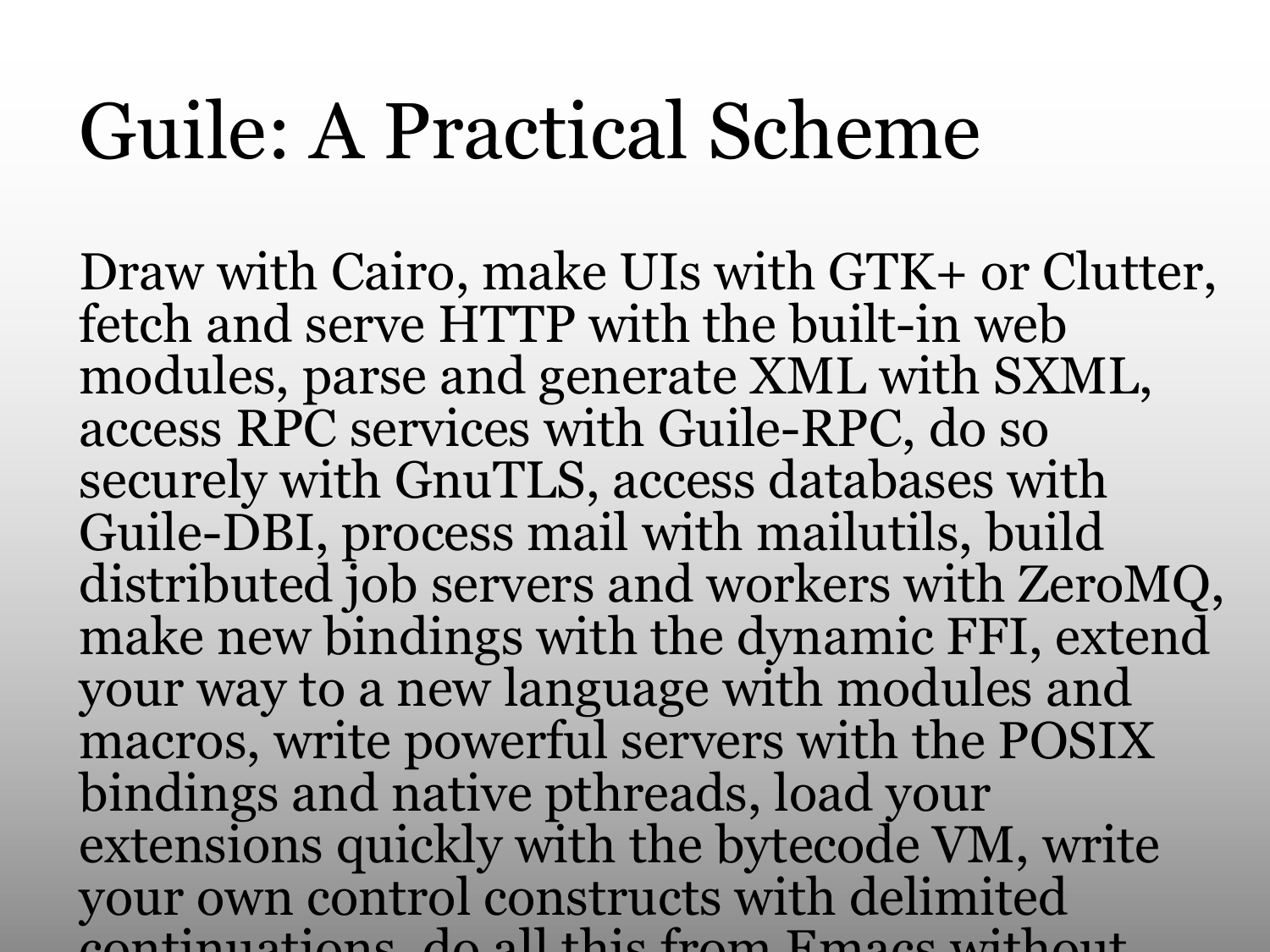## Distributed Extensibility

Where are the programs we are extending?

- \* on traditional computers
- on devices\*
- $*$  on the web

Practical extensibility must reach these all platforms

Remote development and debugging in Emacs: Geiser

Web hacking: Guile's web modules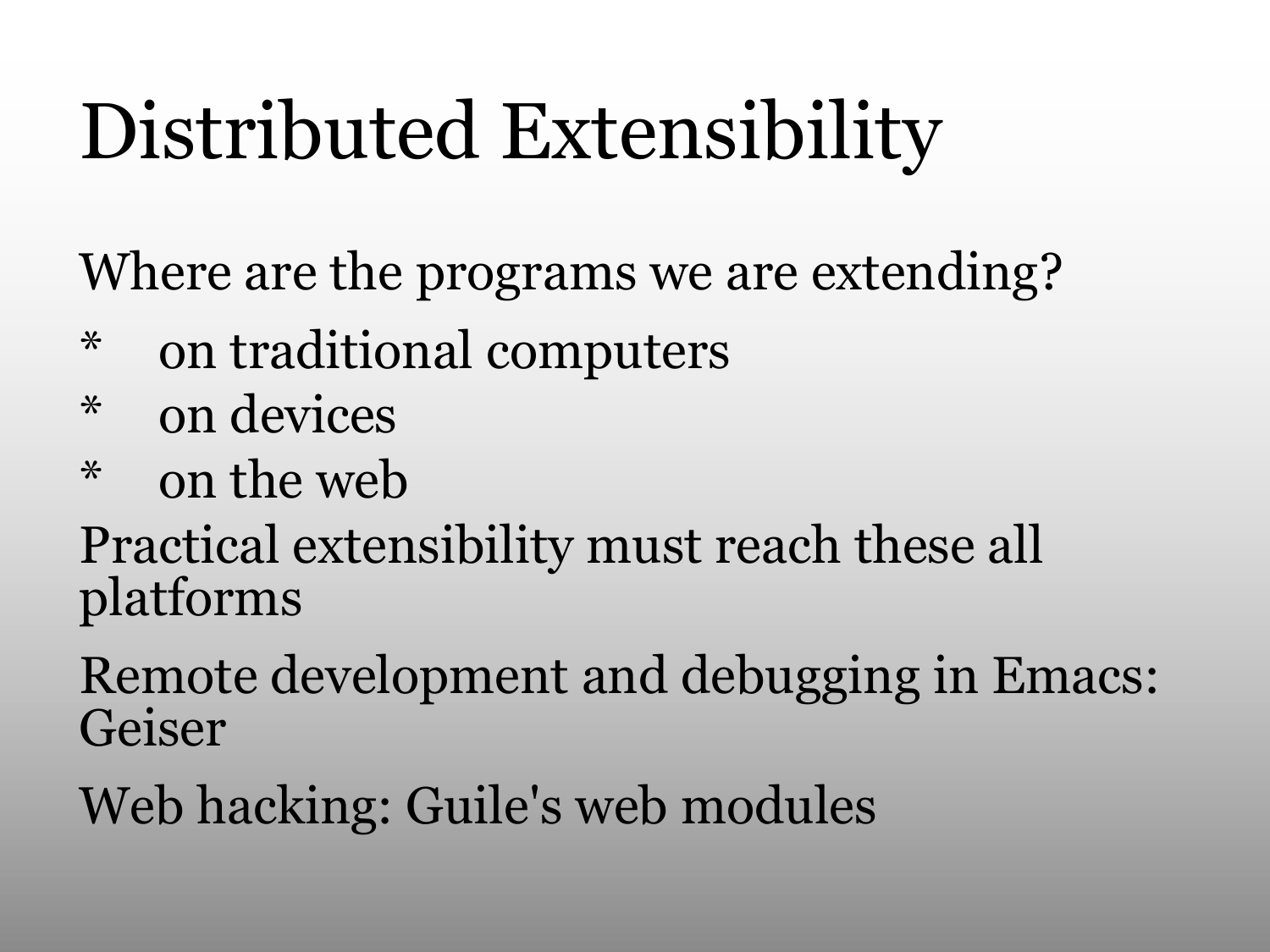#### Extensions and GNU

(Exhale.) (Inhale.)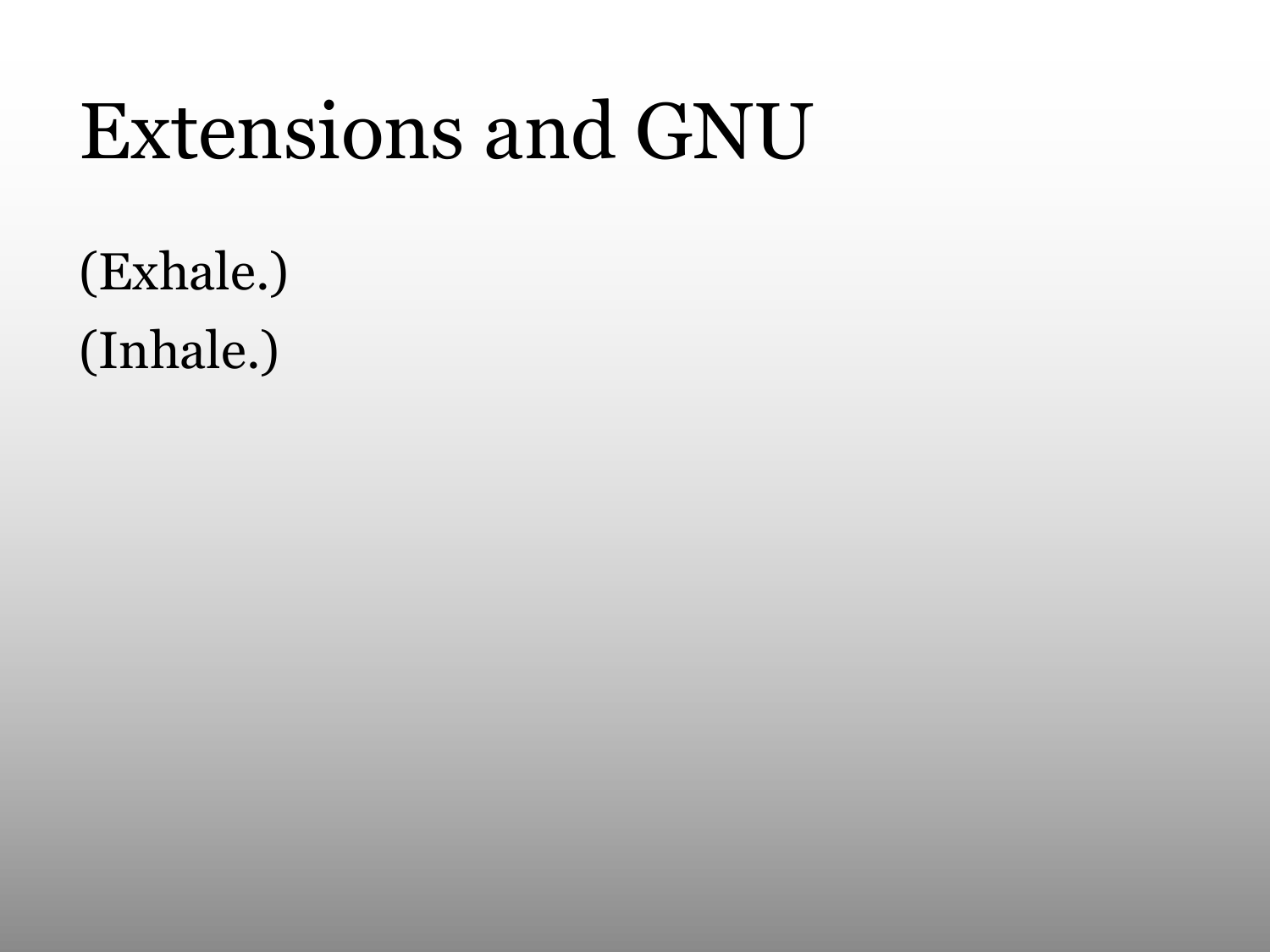#### Extensions and GNU

E11y: for whom? Just for the the user-programmer, or to also share?

E11y begins with the user-programmer

GNU can facilitate sharing; sharing can build **GNU**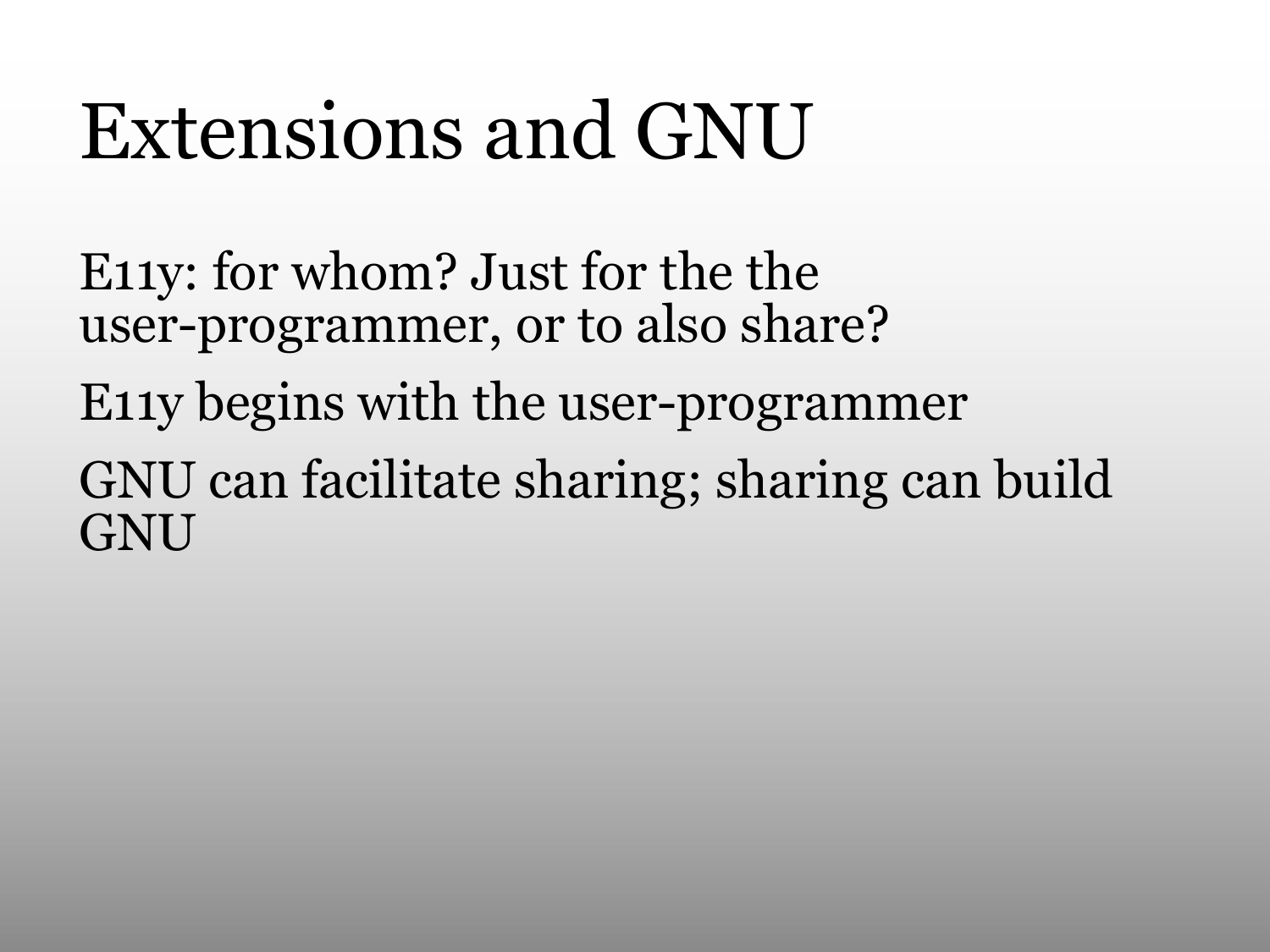## Building the Guild Hall

A CPAN for Guile Port of Debian's APT Use it as an extensions archive for your program Your extensions are guild packages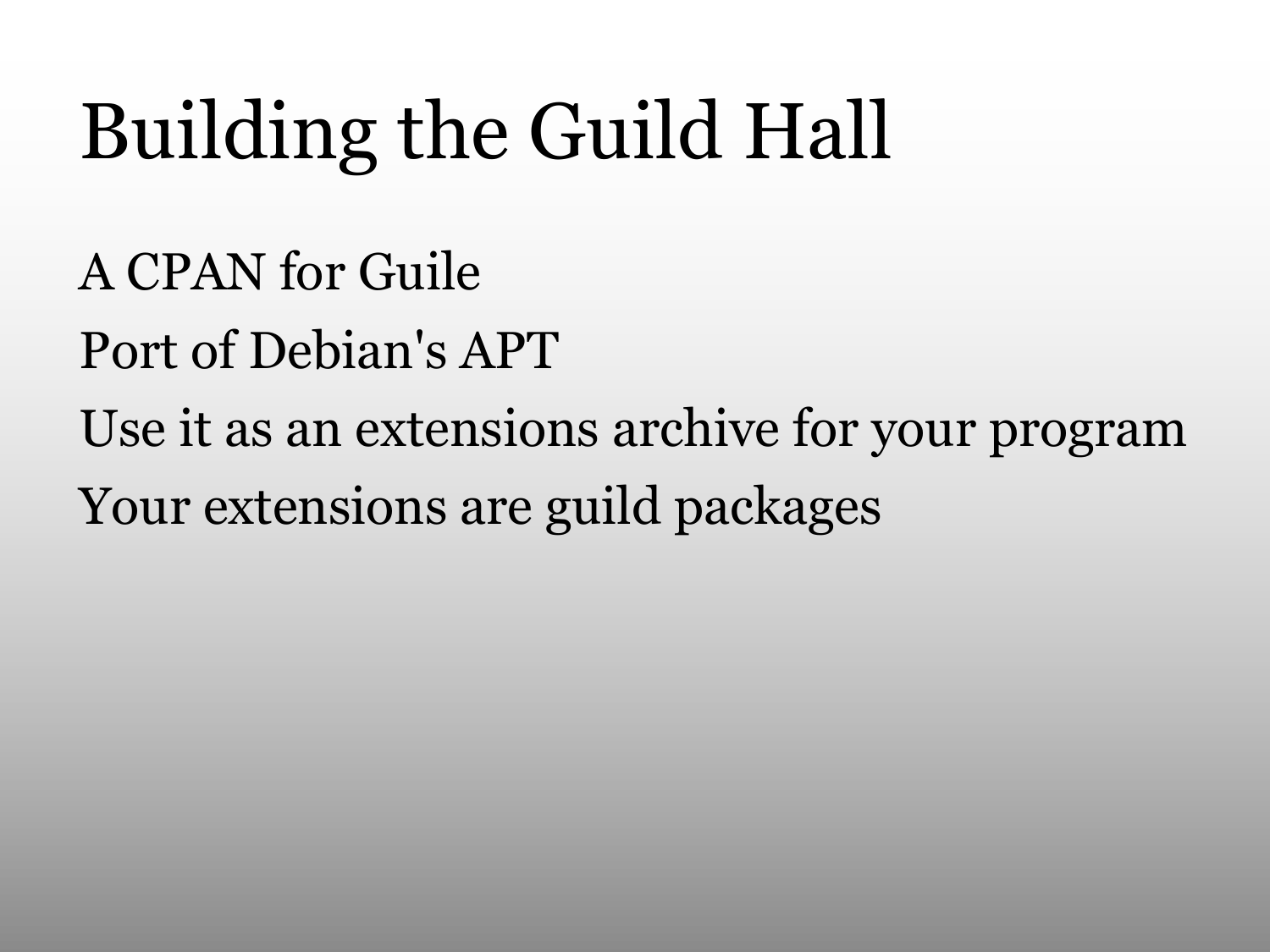#### Extensions Are Gateway Drugs

Users are already sold on ideology, now hook them in with practical programming environments The GPL is all we need; no copyright assignment!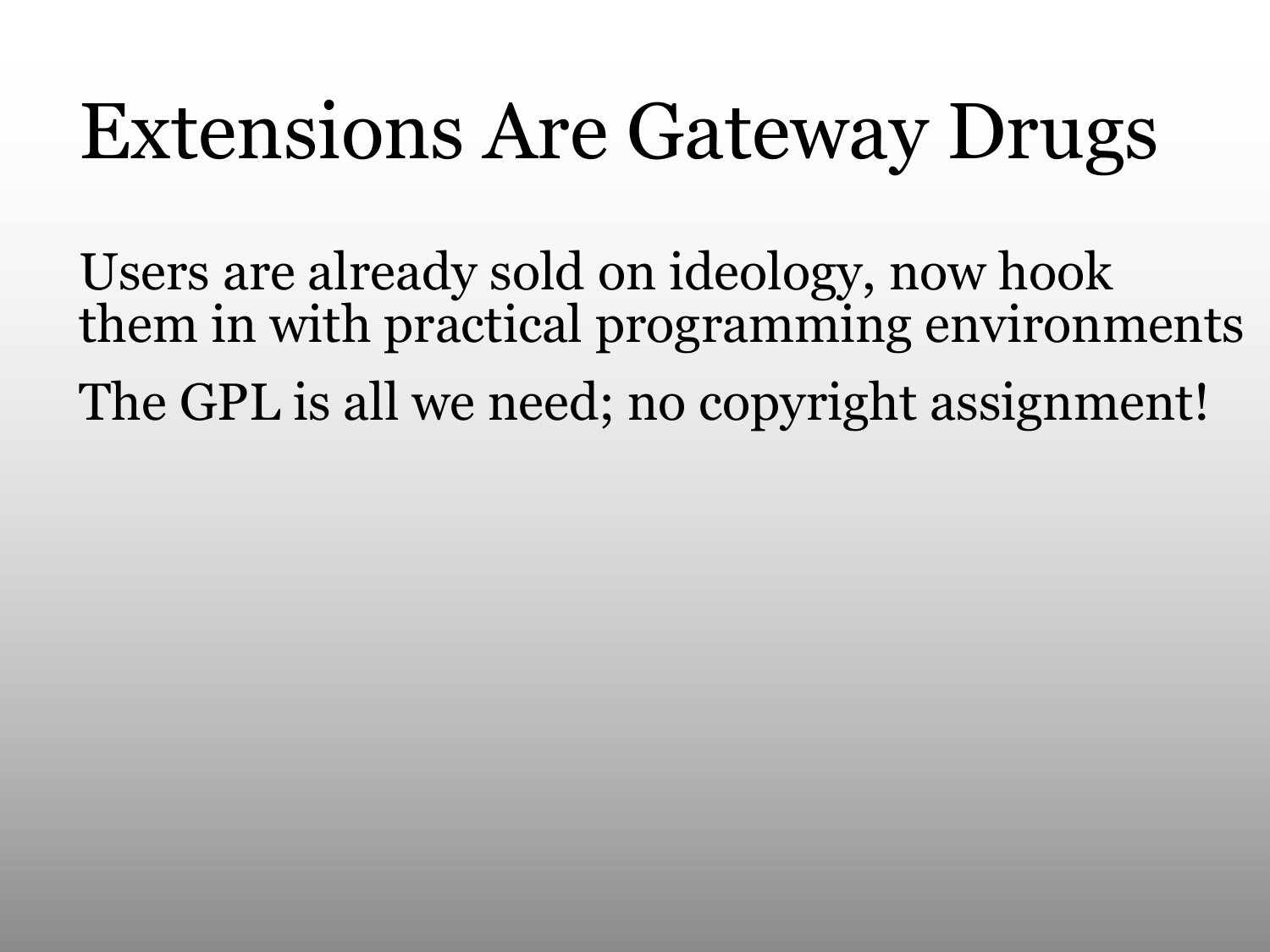## But What About Scripting?

Scripting: The space between applications All about protocols Canonical example: SH and POSIX: Pipes between processes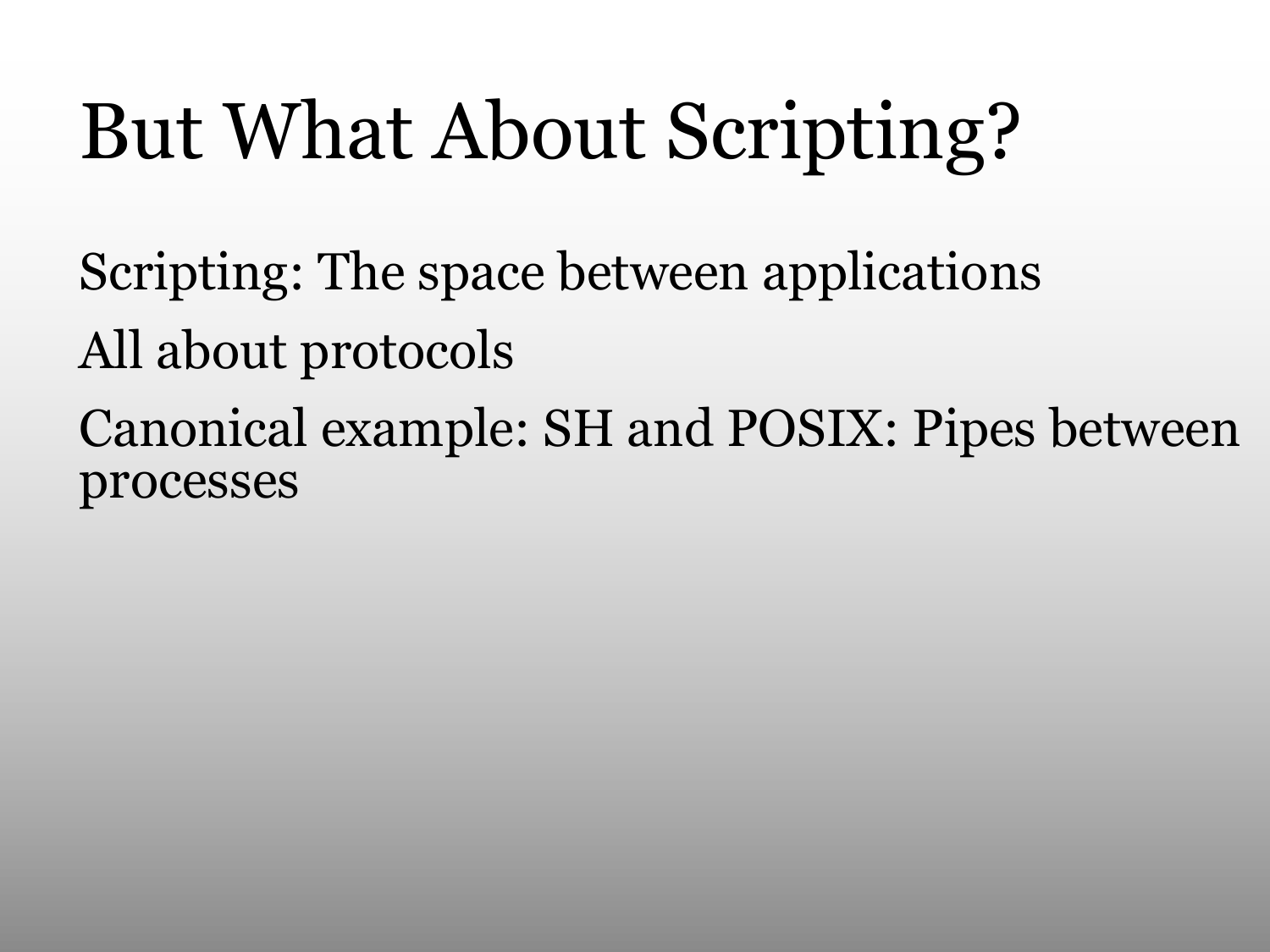## Challenges & Opportunities

Scripting languages tend to not be good general-purpose languages (Tcl)

- Platforms change, scripting languages (often) don't
- Decline of Tcl, Perl

What is the current 'space between programs'? What will it be in the future?

Guile: an adaptable general-purpose language

\* Modules, macros, syntax, semantics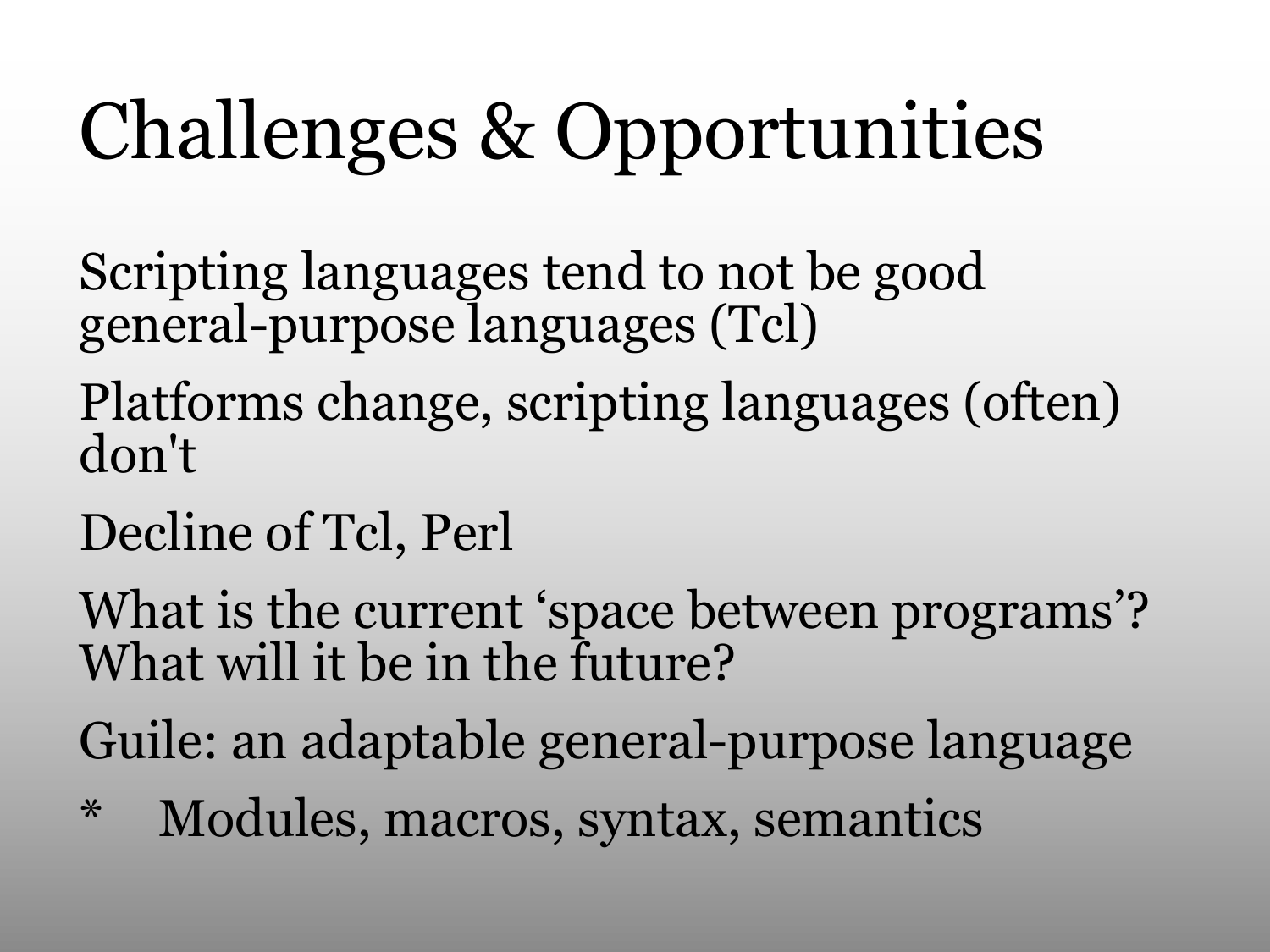## Sites of the Future

In the future things will be distributed We have a chance to make it Guile can play an important part Lots of tinkering, engineering, and science to do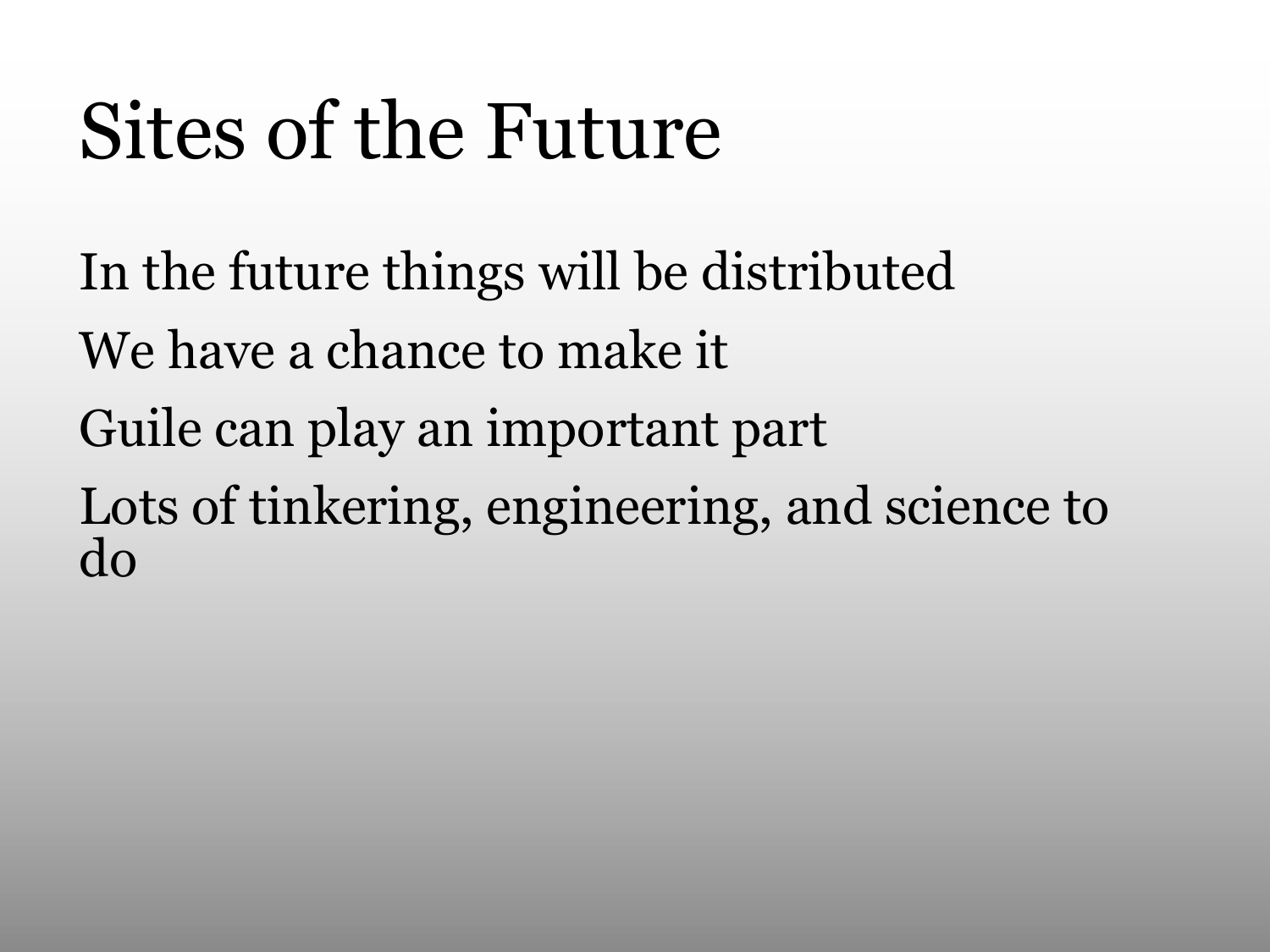#### Hacker vs User?

'This monument must be preserved against the passing of time.'

--Ricardo Bofill, architect of Barcelona's new airport terminal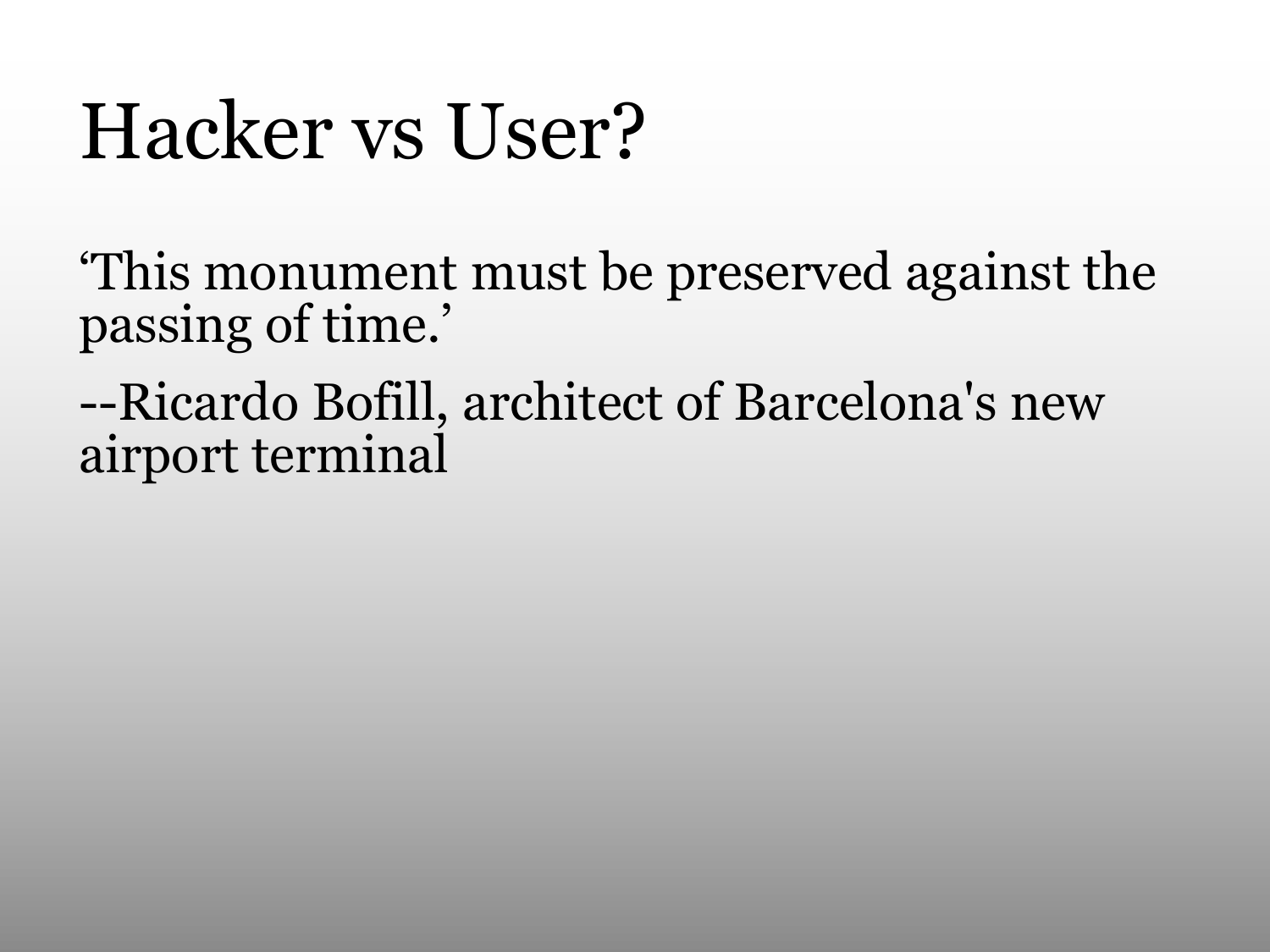## The User in the Loop

E11y builds the living GNU project -- not the monument.

Strengthening programs (centers) while organically knitting cohesive, living common spaces.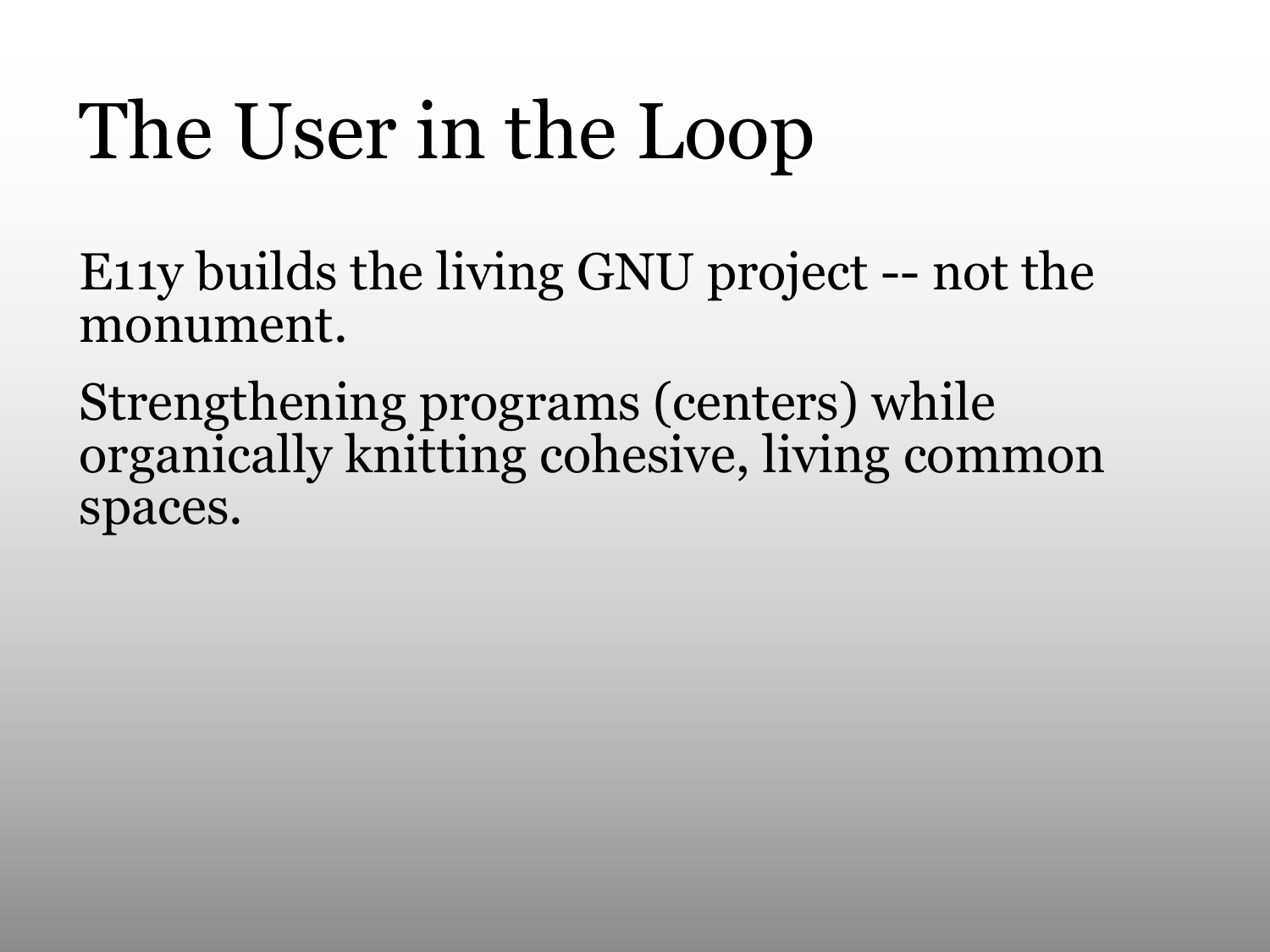#### Final words

#### Christopher Alexander speaking to computer scientists at OOPSLA 1996